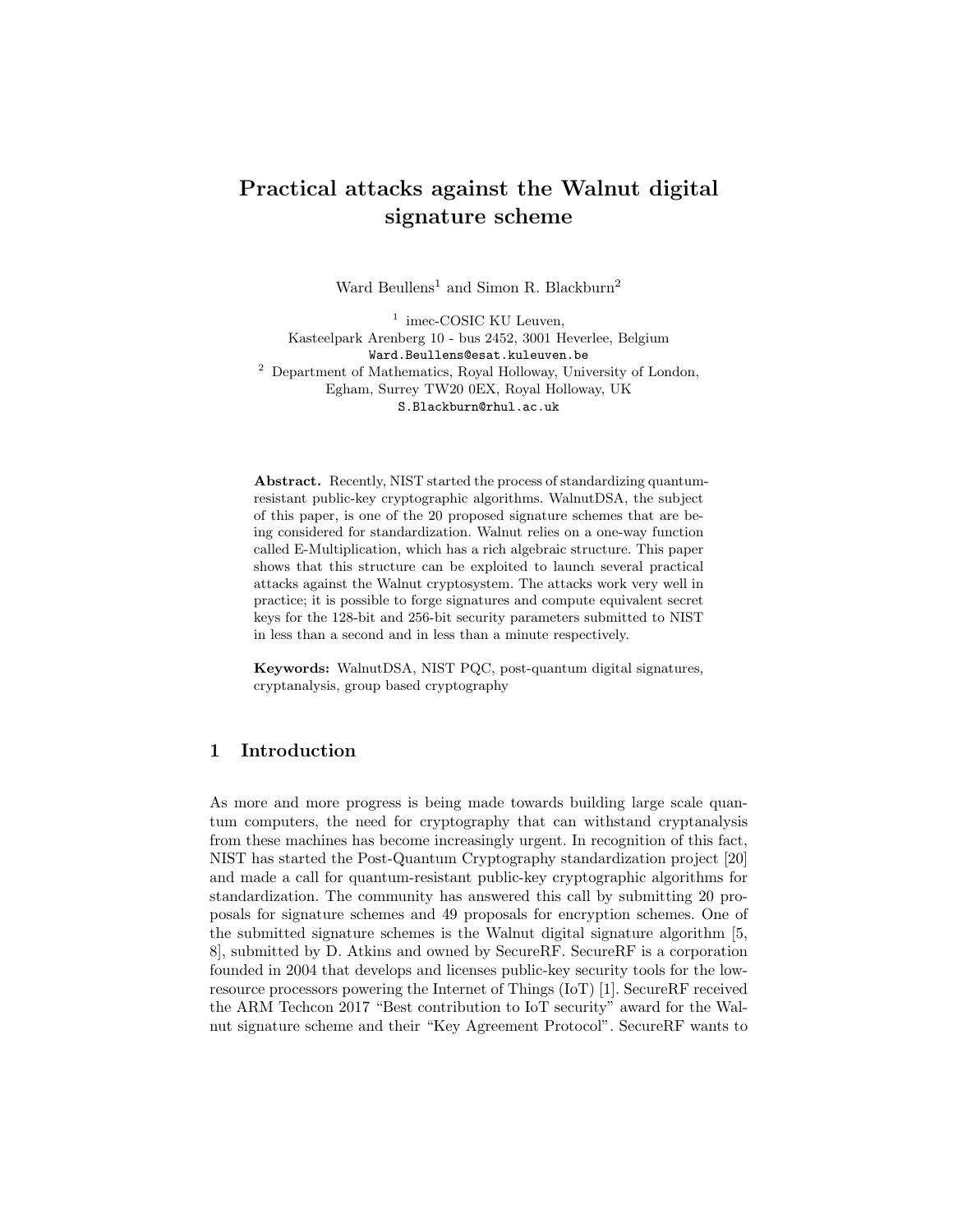achieve widespread usage of the Walnut signature scheme in the booming IoT market through standardization, partnerships with manufactures like Intel and STMicroelectronics and by providing free toolkits for popular low end platforms. Because of this potential for widespread use, it is crucial to analyze the Walnut scheme for potential weaknesses.

Related work. For its security, Walnut relies on problems taken from the theory of infinite non-commutative groups (more precisely, problems based on an action of a braid group on a finite set via the coloured Burau representation). The idea of using infinite groups in cryptography goes back at least as far as Wagner and Magyarik [26] in 1985; see González Vasco and Steinwandt [25] for an attack on this proposal. Problems in braid groups have been proposed as hard problems for cryptographic primitives for about 20 years now: key agreement protocols due to Ko et al. [18] and Anshel, Anshel and Goldfeld [3] (which is in a more general setting) are the best known examples. The Algebraic Eraser [4] is a more recent proposal, also promoted by SecureRF, which uses many of the same algebraic techniques as Walnut. Early cryptanalyses of these schemes used length-based attacks [15, 16], but the most convincing attacks [11, 10, 12, 17, 23] have generally been based on representation theory (where 'linearisation' techniques reduce the underlying security to a problem in linear algebra). Walnut is interesting because these linearisation techniques do not seem to apply.

The first attack on (an earlier version of) Walnut [6] is due to Hart et al. [14]. The attack forges signatures in minutes for the suggested parameters, but the resulting signatures are significantly longer than legitimately produced signatures. So the Hart et al. attack can be blocked by imposing a length limit on valid signatures. In their submission to NIST, the designers of Walnut impose such a length limit in order to block the Hart et al. attack, but also modify the scheme in a significant way (in particular changing the form of the public and private keys) in an attempt to block the attack altogether.

Contributions. In this paper we present three independent practical attacks on the Walnut signature scheme. The first attack is a modification of the attack of [14] that applies to the adapted version of Walnut that was supposed to resist this attack. This first attack is practical, but has the same limitation as the original attack by Hart et al: the forged signatures are very long. This attack demonstrates that the modifications intended to completely block the Hart et al. attack are not effective, but the attack can be blocked (as before) by imposing a length limit on signatures. The other two attacks presented in this paper produce forgeries whose lengths are the same or even shorter than those of legitimate signatures. The second attack in this paper constructs pairs of messages with the same signature; the attacker can choose a large amount of the structure of these messages. Our third attack directly constructs equivalent secret keys. We are able to forge signatures and compute equivalent secret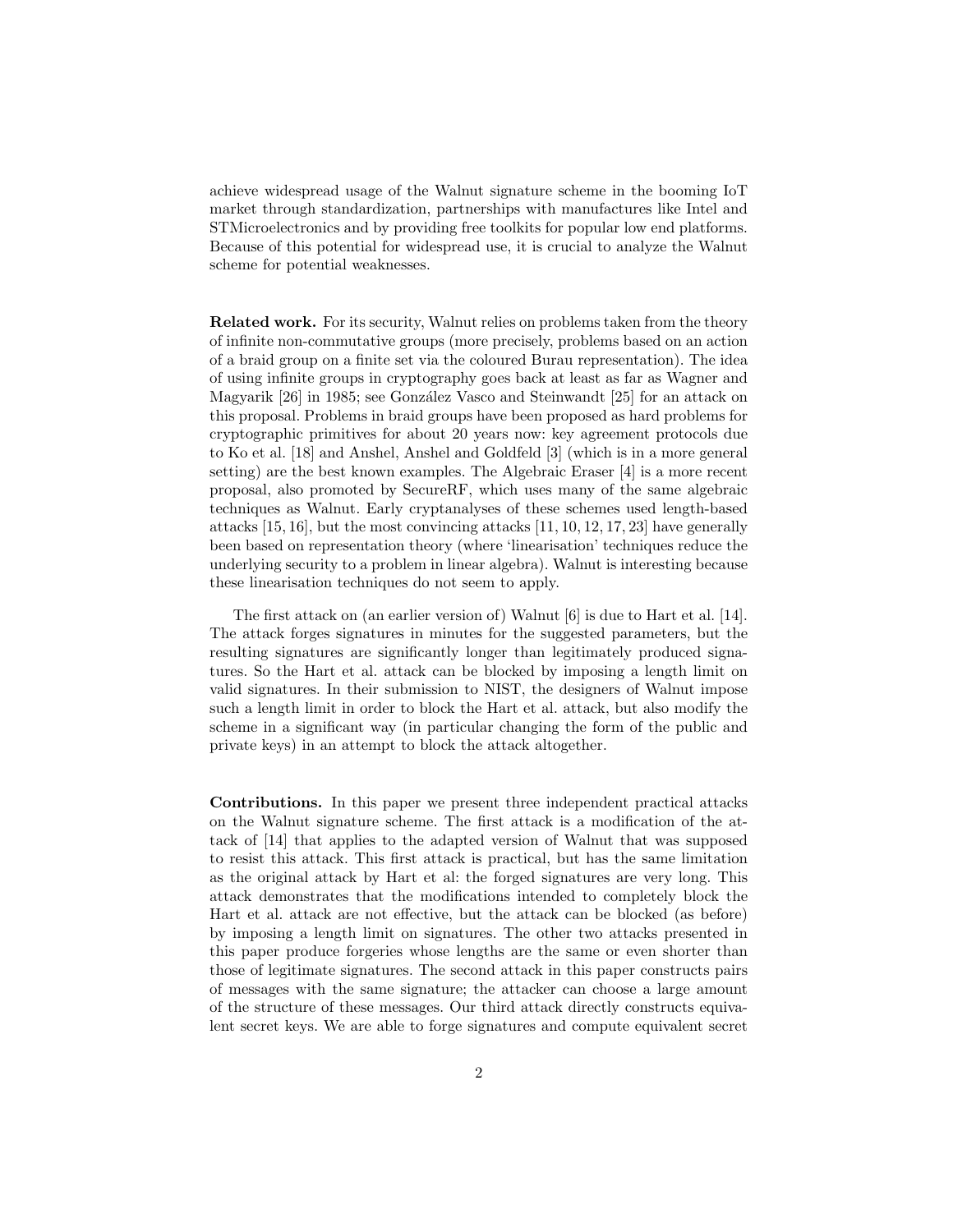keys in under one second for 128-bit security parameters, and in less than a minute for 256-bit security parameters. This shows that the parameter sets submitted to the NIST PQC standardization project are totally insecure, and that the corresponding implementation (which is freely available on the SecureRF website) should not be used. Our attacks exploit various algebraic properties of the one-way function called E-Multiplication, which is fundamental for the Walnut scheme (and other SecureRF methods). In fact, we give a practical algorithm to break the one-wayness of this function for the parameters submitted to NIST. In order to avoid the attacks given here, the parameters of Walnut need to be increased significantly (see the conclusion at the end of the paper for details). However, with these increased parameter sizes, it seems that Walnut loses its performance advantage over other post-quantum signature schemes such as lattice-based, code-based, multivariate and hash-based signatures.

Outline. In Sect. 2 we explain some necessary preliminaries such as distinguished point collision finding, a very short introduction to braid groups, and an explanation of E-Multiplication and the workings of the Walnut signature scheme. The following sections, Sections 3, 4 and 5, each introduce a practical attack against the Walnut scheme and discusses the feasibility of countermeasures. Sect. 3 contains an adaptation of the factorization attack of [14] that applies to the updated version of Walnut that was submitted to NIST. Sect. 4 describes an attack where we use a generic distinguished point collision finding method to find two documents  $d_1$  and  $d_2$  such that a signature that is valid for  $d_1$  is automatically valid for  $d_2$  and vice versa. In Sect. 5 we give an algorithm that breaks the one-wayness of the E-Multiplication map. This algorithm can be used to forge signatures and compute equivalent secret keys, even for the 256 bits of security parameters. The last section presents the conclusions of the paper.

# 2 Preliminaries

## 2.1 Distinguished point collision finding

The attacks introduced in this paper rely on a collision finding algorithm that is able to find a collision in any function  $f: D \to D$  which maps a domain D to itself. Our algorithm of choice is the distinguished point method of van Oorschot and Wiener [24]. Finding a single collision with this method has the same  $O(\sqrt{|D|})$  time complexity as Pollard's rho method with cycle finding [21, 22], but it can be parallelized more efficiently. Moreover, the method of van Oorschot and Wiener is much more efficient for finding multiple collisions; the number of collisions found grows quadratically with the time spent.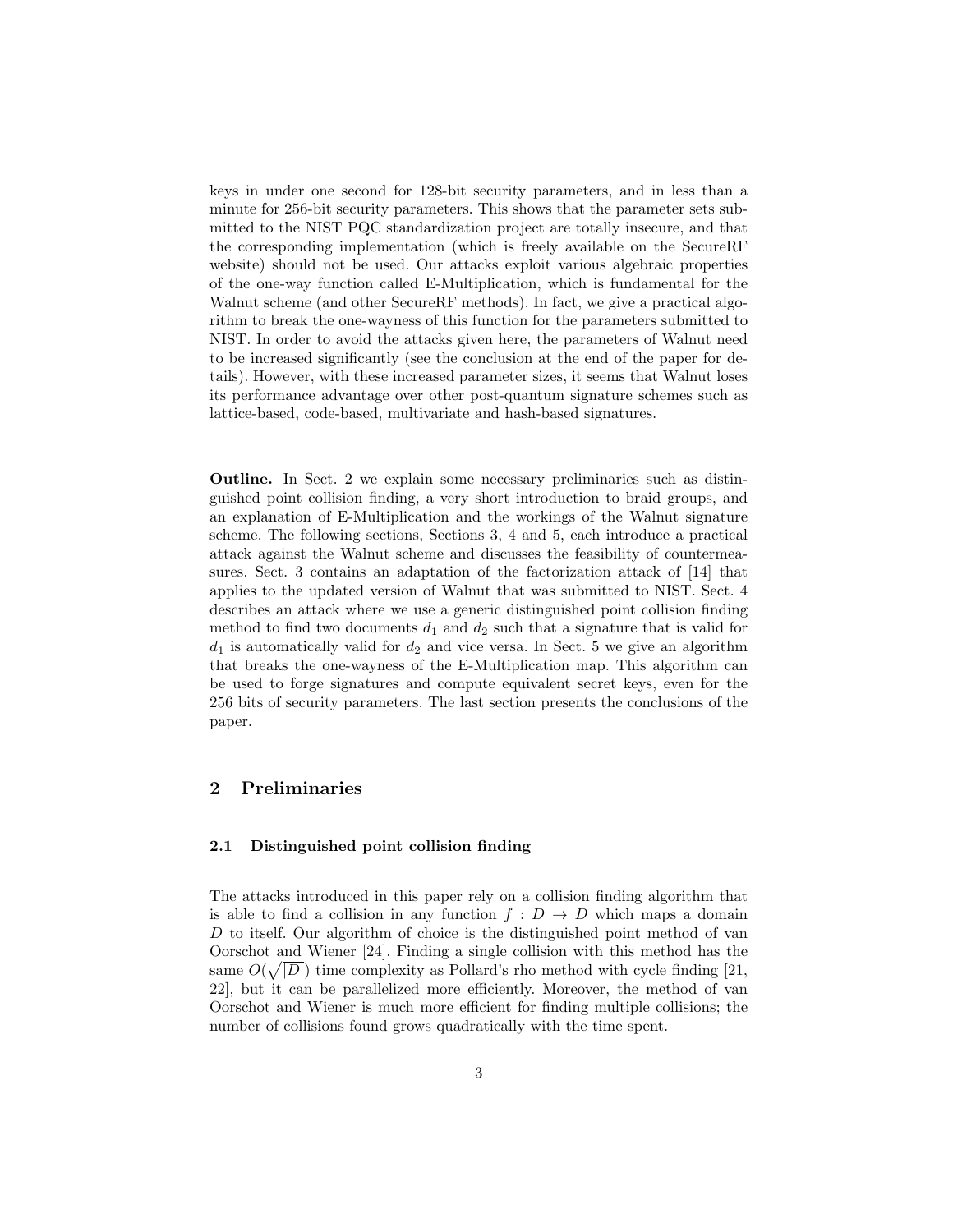The algorithm repeatedly chooses a random starting point  $x_1 \in D$  and iteratively applies the function f to obtain a chain of values  $x_1, x_2, \dots$ , where  $x_i = f(x_{i-1})$  for all  $i > 1$ . This process continues until a *distinguished* value  $x_k$ is reached. This is a value which satisfies some easily verified property, such as having a fixed number of leading zero bits. This property is chosen such that it is satisfied by a fraction  $\vartheta$  of the elements of D. When the distinguished point is reached the starting point  $x_1$ , the distinguished point  $x_k$  and the length k of the chain is stored in a table. Assuming  $f$  behaves like a random function, after an expected number of  $O(\sqrt{|D|})$  function calls the current chain will collide with one of the previously computed chains. From this point on we will follow the same chain and we will end up at the same distinguished point. We read the starting poins  $x_1, x_1'$  and the corresponding chain lengths  $k, k'$  from the table. Without loss of generality, we assume that  $k \geq k'$ . We then know that for some  $i < k'$ 

> $x_{k-k'+i} \neq x'_i$  $f(x_{k-k'+i}) = f(x'_i),$

unless the starting point  $x'_0$  appears in the chain starting at  $x_0$  (which only happens with a very small probability). This collision can be extracted with  $k - k' + 2i$  function calls. If we require more than one collision we can continue the process, maintaining the contents of the table. Since over time the table will contain more and more chains, the rate at which collisions are found will also increase.

## 2.2 Braid groups

Informally, the braid group on N strands is a group whose elements are represented by a configuration of  $N$  non-intersecting vertical strands in three dimensional space, where 2 configurations are considered equal if one can be transformed continuously into the other configuration without intersecting the strands. The group multiplication is defined as the concatenation of the strands. E. Artin [9] showed that there is an equivalent definition of braid groups, given by the presentation

$$
\left\langle b_1, \cdots, b_{N-1} \middle| \begin{array}{ll} b_i b_j = b_j b_i & \text{for } 1 \leq i < j < N \text{ and } j - i \geq 2 \\ b_i b_{i+1} b_i = b_{i+1} b_i b_{i+1} & \text{for } 1 \leq i < N - 1 \end{array} \right\rangle.
$$

Here, the Artin generator  $b_i$  represents the braid where the *i*-th strand crosses over the  $(i + 1)$ -th strand. The relations  $b_i b_j = b_j b_i$  for  $|i - j| \geq 2$  correspond to the fact that crossings that involve different strands are free to move past each other. The relations  $b_i b_{i+1} b_i = b_{i+1} b_i b_{i+1}$  correspond to moving one strand over the crossing of two other strands. The Artin generators and their relations are graphically represented in Fig. 1, 2 and 3.

There is a natural homomorphism  $\sigma : B_N \to S_N$  from the braid group on N strands to the symmetric group of order  $N$  that maps each braid to the permutation obtained by following the strands. This map sends an Artin generator  $b_i$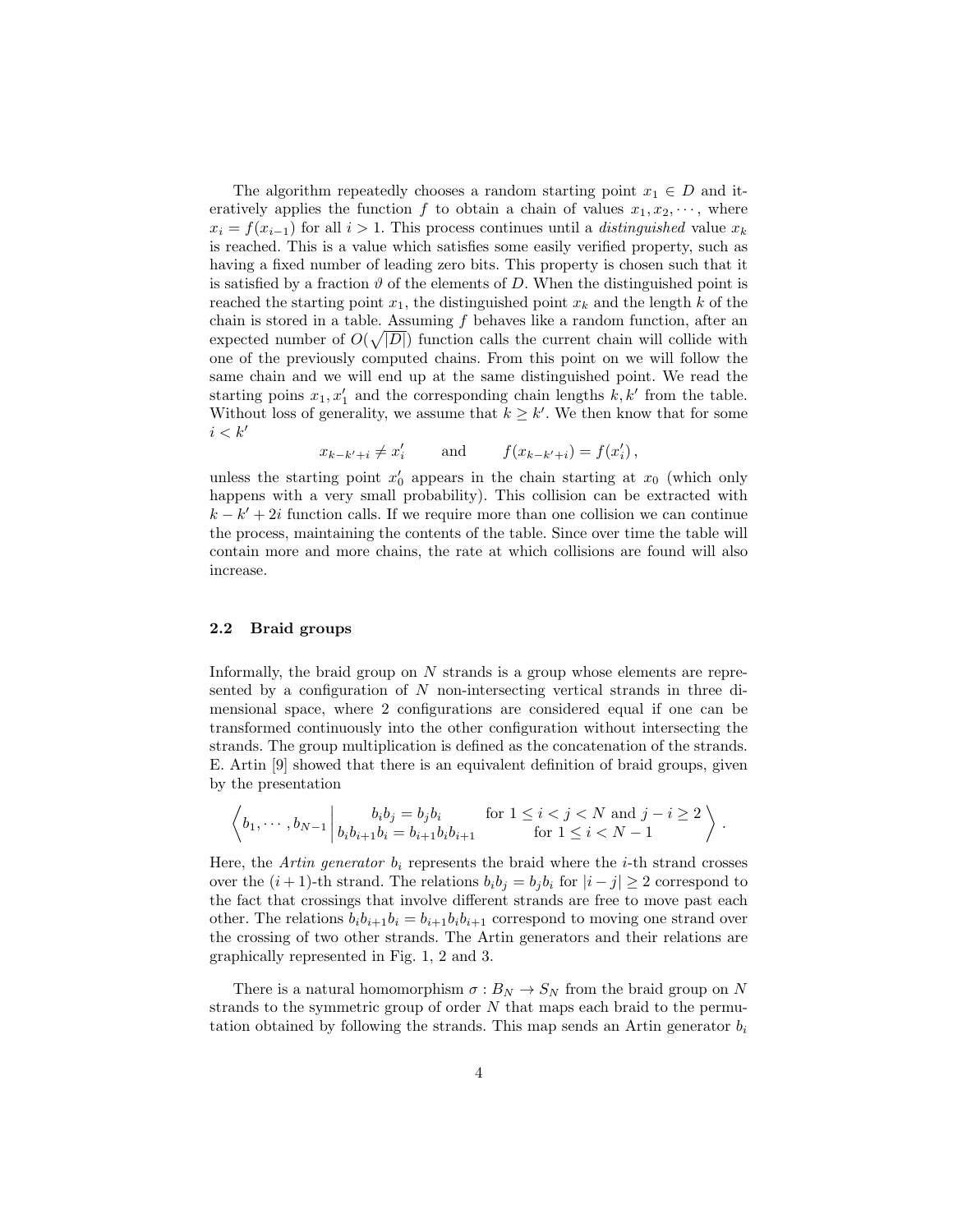

Fig. 1. The three Artin generators  $b_1, b_2$  and  $b_3$ that generate  $B_4$ .



Fig. 2. Crossings that do not share strands commute, i.e.  $b_1b_3 = b_3b_1$ 



Fig. 3. The first strand moves over the crossing of strand 2 and 3, i.e.  $b_1b_2b_1 = b_2b_1b_2$ .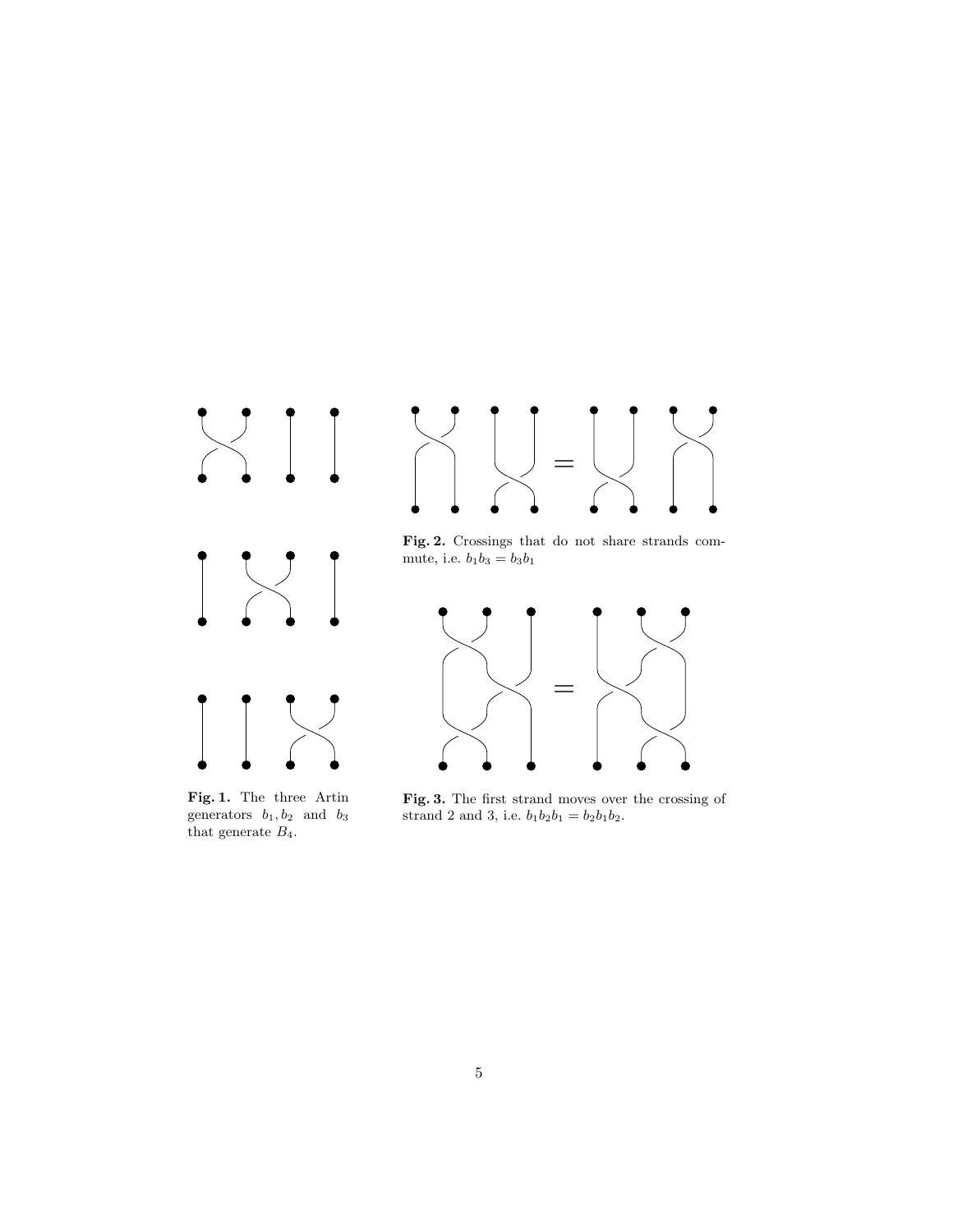to the transposition  $\sigma(b_i) = (i \ i+1)$ . Elements in the kernel of this homomorphism are called pure braids, the kernel itself is called the pure braid group on N strands and is denoted by  $P_N$ .

The braid group  $B_2$  on two strands is the infinite cyclic group, so this group is its own center. For  $N > 2$  the center of the braid group on N strands is generated by the full-twist braid which is obtained by grabbing the ends of the strands of the identity braid and rotating them by 360 degrees [13]. This braid is commonly denoted by  $\Delta^2$  and is depicted in Fig. 4.



Fig. 4. The full-twist braid  $\Delta^2$  in the braid group on 4 strands.

#### 2.3 The colored Burau representation and E-multiplication

The Walnut digital signature algorithm relies heavily on a group action called E-Multiplication. To define this group action we need the colored Burau Representation (see, for example, Anshel et al. [2]) which is a homomorphism from the braid group  $B_N$  to the *colored Burau group*  $GL_N(\mathbb{Z}[t_1^{\pm 1},\dots,t_N^{\pm 1}]) \rtimes S_N$ . This group is defined as a semidirect product, by letting the symmetric group  $S_N$ act on  $GL_N(\mathbb{Z}[t_1^{\pm 1},\dots, t_N^{\pm 1}])$  by permuting the variables  $t_i$ . More concretely, the elements of the colored Burau group are pairs  $(\mathbf{A}(t_1, \dots, t_N), \pi)$  where  $\pi \in S_N$ is a permutation and where  $\mathbf{A}(t_1, \dots, t_N)$  is an invertible  $N \times N$  matrix whose entries lie in  $\mathbb{Z}[t_1^{\pm 1}, \cdots, t_N^{\pm 1}]$ . Multiplication in the colored Burau group is defined by

$$
(\mathbf{A}(t_1,\dots,t_N),\pi)\cdot(\mathbf{B}(t_1,\dots,t_N),\tau) := (\mathbf{A}(t_1,\dots,t_N)\cdot\pi(\mathbf{B}(t_1,\dots,t_N)),\pi\tau) = (\mathbf{A}(t_1,\dots,t_N)\cdot\mathbf{B}(t_{\pi(1)},\dots,t_{\pi(N)}),\pi\tau).
$$

The colored Burau representation  $CB : B_N \to GL_N(\mathbb{Z}[t_1^{\pm 1}, \cdots, t_N^{\pm 1}]) \rtimes S_N$  is defined at each Artin generator as  $CB(b_i) = (CBM(i), \sigma(b_i))$ , where  $CBM(i)$ is a matrix and  $\sigma(b_i)$  is a permutation, defined as follows. The permutation  $\sigma(b_i)$ is the transposition  $(i i + 1)$ . We define  $CBM(b_1)$ , the colored Burau matrix of  $b_1$ , as

$$
CBM(b_1) = \begin{pmatrix} -t_1 & 1 & 0 \\ 0 & 1 & 0 \\ 0 & 0 & 1_{N-2} \end{pmatrix},
$$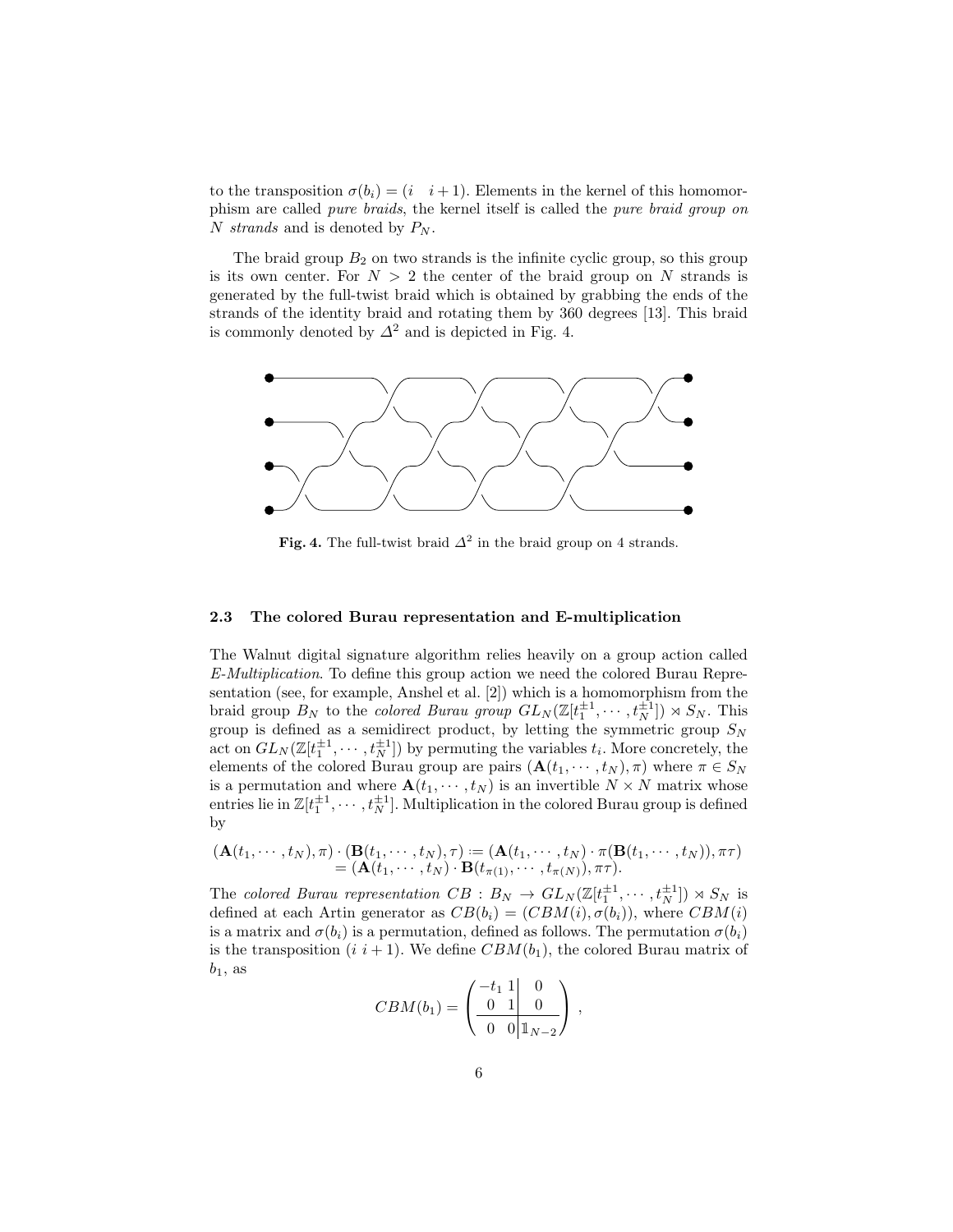where  $1_{N-2}$  is the  $(N-2) \times (N-2)$  identity matrix. For  $i > 1$  the colored Burau matrix of  $b_i$  is defined as

$$
CBM(b_i) = \begin{pmatrix} \frac{\mathbb{1}_{i-2} | 0 & 0 & 0 | & 0}{1 & 0 & 0 & 0} \\ 0 & t_i & -t_i & 1 & 0 & 0 \\ 0 & 0 & 0 & 1 & 0 & 0 \\ 0 & 0 & 0 & 0 & \mathbb{1}_{N-i-1} \end{pmatrix}
$$

.

This definition of  $CB(b_i)$  is compatible with the relations of the braid group, so it can be extended to define a homomorphism on the entire group  $B_N$ . For a braid b, the matrix component of  $CB(b)$  is called the *colored Burau matrix* of b and is denoted by  $CBM(b)$ , the permutation component of  $CB(b)$  is simply equal to  $\sigma(b)$ . This implies that pure braids are mapped into the subgroup  $GL_N(\mathbb{Z}[t_1^{\pm 1}, \cdots, t_N^{\pm 1}]) \subset GL_N(\mathbb{Z}[t_1^{\pm 1}, \cdots, t_N^{\pm 1}]) \rtimes S_N.$ 

Now we fix a finite field  $\mathbb{F}_q$ , and for any integer k with  $1 < k \leq N$  we define  $A_k$  to be the group of invertible N-by-N matrices of the form

$$
A_k = \left\{ \begin{pmatrix} X \ Y & 0 \\ 0 & 1 & 0 \\ 0 & 0 & 1_{N-k} \end{pmatrix} | X \in GL_{k-1}(\mathbb{F}_q), Y \in \mathbb{F}_q^{k-1} \right\}.
$$

Given a list  $T = [\tau_1, \cdots, \tau_N]$  of N values in a finite field we can define an entrywise evaluation map  $GL_N(\mathbb{Z}[t_1^{\pm 1},\cdots,t_N^{\pm 1}]) \to GL_N(\mathbb{F}_q)$ . The evaluation of a matrix  $\mathbf{M}(t_1, \dots, t_n)$  at T is denoted by

$$
M\downarrow_T:=M(\tau_1,\cdots,\tau_N).
$$

For a list T containing N non-zero finite field elements, we can now define a right group action, called E-Multiplication and denoted by  $\star$ , of the braid group  $B_N$  on the set  $A_N \times S_N$ . A braid b acts on the first component of the pair  $(M, \pi)$ by multiplying from the right with a matrix obtained from the colored Burau matrix of b by permuting the variables  $t_i$  using  $\pi$  and then evaluating at T. The second component of the acvtion is obtained by multiplying on the right by  $\sigma(b)$ . Written out symbolically, this is

$$
(M,\pi)\star b:=(M\cdot \pi(CBM(b))\downarrow_T,\pi\sigma(b)).
$$

The fact that this defines a group action follows from the fact that the colored Burau representation is a homomorphism of groups. In practice, when calculating  $(M, \pi) \star b$ , the action is calculated one Artin generator at a time (see Alg. 1). Given the sparsity of the colored Burau matrices  $CBM(b_i)$ , acting with an Artin generator requires only a few column operations on M and one swap on  $\pi$ , so this is very efficient. This action was first introduced in [4], where it was used to build a key agreement protocol. More recently, E-Multiplication has been used as the basic building block for a cryptographic hash function [7] and the Walnut digital signature scheme [5].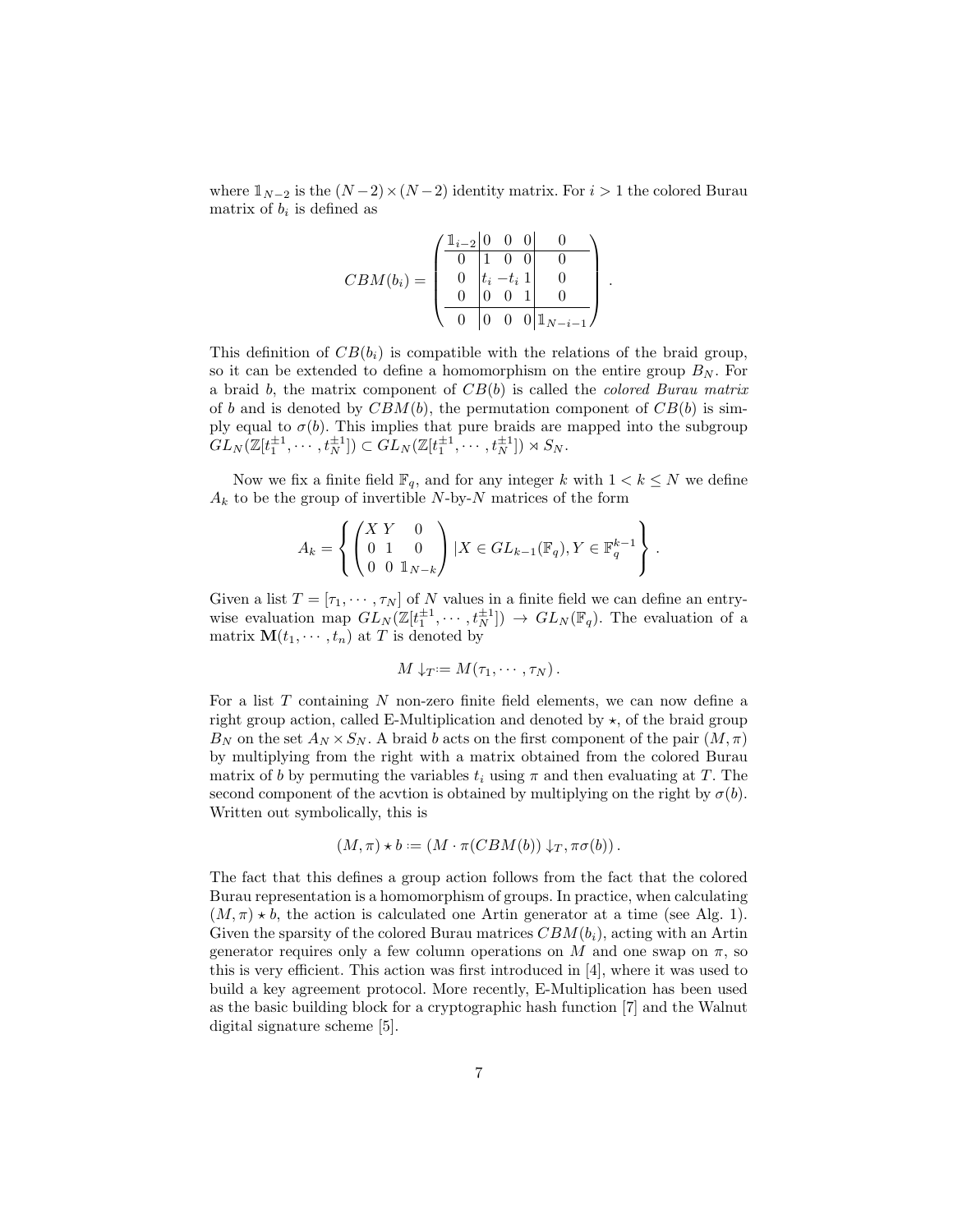Algorithm E-Multiplication **input**:  $(M, \pi)$  — a pair in  $A_N \times S_N$  to act on  $s$  — a braid to act with  $T = \{\tau_1, \cdots, \tau_N\}$  — a list of T-values output:  $(M, \pi)$  — the resulting pair 1: while  $|s| > 0$  do  $2:$  $\frac{1}{i}$  $||s \leftarrow s$  b split the first generator  $b_i^{\pm 1}$  from the rest of s 3:  $\mid N \leftarrow CBM(b_i)^{\pm 1}$  $\triangleright$  The CB Matrix of  $b_i$ , inverted if necessary. 4:  $N \leftarrow N(\tau_{\pi(i)})$   $\triangleright$  Evaluate in  $\tau_{\pi(i)}$ 5:  $M \leftarrow M \cdot N$ 6:  $\pi \leftarrow \pi \circ \sigma(b_i)$ 7: end while 8: return  $(M, \pi)$ 

Alg. 1. The algorithm for computing the E-Multiplication action.

By letting  $B_N$  act on  $(\mathbb{1}_N, e) \in A_N \times S_N$  we define a map  $\mathcal P$ 

 $\mathcal{P}: B_N \to A_N \times S_N : s \mapsto (\mathbb{1}_N, e) \star s$ .

When restricted to the subgroup of pure braids  $P_N$ , the second component of  $\mathcal P$ always maps to the identity permutation, so we can think of it as a map  $\mathcal{P}|_{P_N}$ :  $P_N \to A_N$ . The map  $\mathcal{P}|_{P_N}$  is actually a homomorphism because it is the composition of the colored Burau representation  $CB: P_N \to GL_N(\mathbb{Z}[t_1^{\pm 1}, \cdots, t_N^{\pm 1}])$ and the evaluation homomorphism  $|_T: GL_N(\mathbb{Z}[t_1^{\pm 1}, \cdots, t_N^{\pm 1}]) \to A_N$ . Moreover, if we further restrict  $P$  to the subgroup  $P_k$  of pure braids where only the first k strands cross over each other, i.e. the intersection of  $P_N$  with the subgroup generated by  $b_1, \dots, b_{k-1}$ , the homomorphism  $\mathcal{P}|_{P_k}: P_k \to A_k$  maps into the subgroup  $A_k$ . This fact will be exploited in the attack of Sect. 5.

#### 2.4 The Walnut signature scheme

We now introduce the Walnut signature scheme, which is the subject of our cryptanalysis. Before we describe the key generation, signing and verification algorithms (Alg. 2, 4 and 5) in detail we will summarize the scheme very briefly: the secret key consists of two braids  $s_1, s_2$  and the public key is  $(M_1, \pi_1) = \mathcal{P}(s_1)$ and  $M_2 = \text{mat}(\mathcal{P}(s_2))$ , the matrix component of  $\mathcal{P}(s_2)$ . To sign or verify a document d it is hashed and encoded as a pure braid  $E(d)$  with an encoding mechanism E. The Walnut design [5] defines a braid sig to be a valid signature for the document  $d$  if and only if the verification equation

$$
\text{mat}(\mathcal{P}(s_1) \star \text{sig}) = \text{mat}(\mathcal{P}(E(d))) \cdot M_2 \tag{1}
$$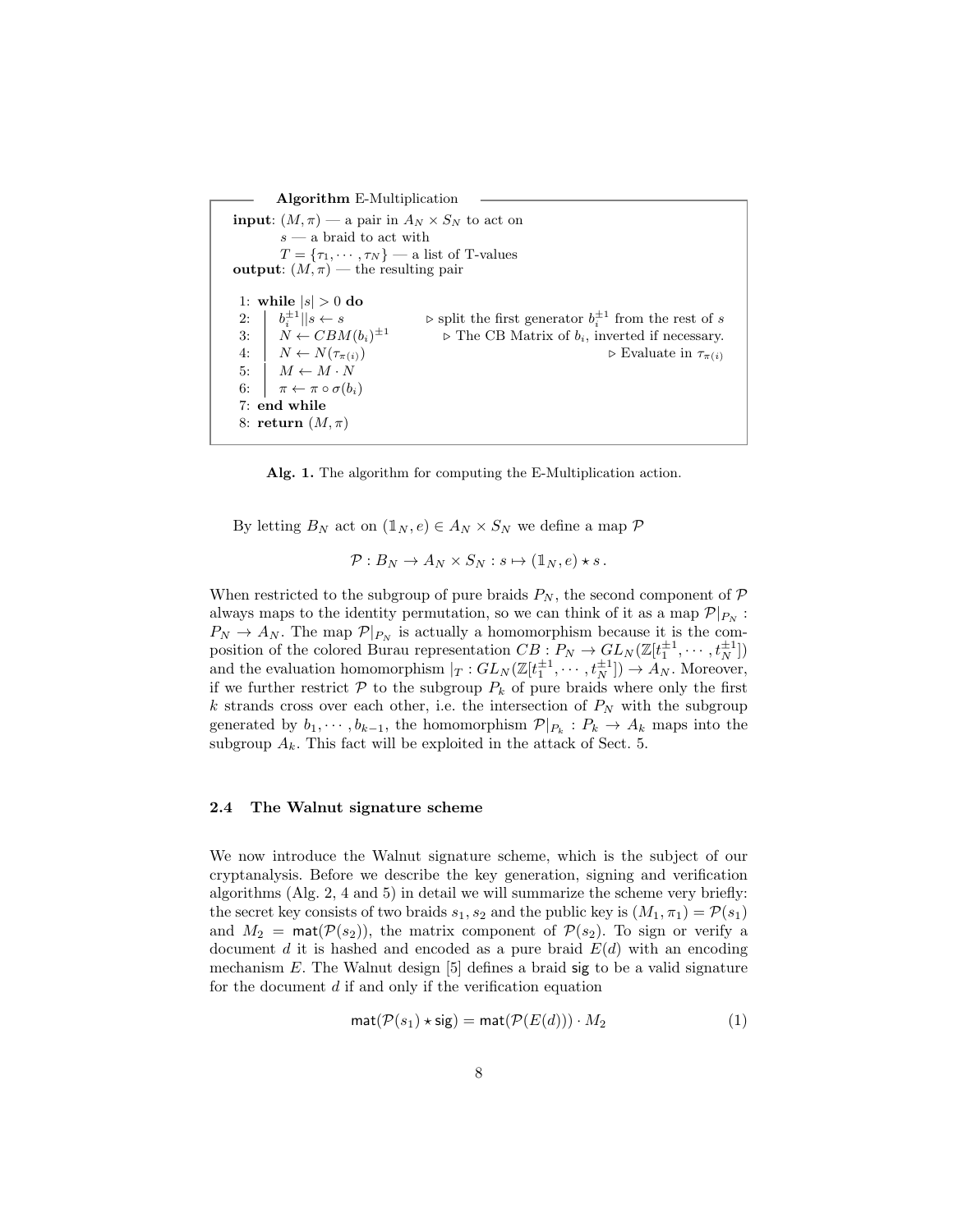is satisfied. However, this equation is equal to the matrix component of

$$
\mathcal{P}(s_1) \star \text{sig} = \mathcal{P}(E(d)) \star s_2, \qquad (2)
$$

and the permutation component of equation (2) is also satisfied by all the legitimately produced signatures. In this document we define a valid signature as a braid sig that satisfies the stronger verification equation (2). It is clear that  $sig = s_1^{-1}E(d)s_2$  would be a valid signature. In order to prevent lengthbased attacks [16, 19] cloaking elements, namely braids that do not affect E-Multiplication, are inserted into the signature and the braids are put through a rewriting algorithm so that  $s_1$  and  $s_2$  cannot easily be extracted from the signature.

Parameters. The scheme is parametrized by:

- The order of the braid group that is being used  $N$ .
- The size q of a finite field  $\mathbb{F}_q$ .
- A rewriting algorithm  $\mathcal{R}: B_N \to B_N$ .
- $L$  and  $l$ , the length of certain random braid words.
- A hash function  $H$ .

Table 1. The Walnut parameter sets submitted to the NIST Post Quantum Cryptography project, and the corresponding public key and signature sizes.

| claimed security level                | $128$ -bit      | $256$ -bit       |
|---------------------------------------|-----------------|------------------|
| N                                     | 8               | 8                |
| q                                     | $2^5$           | $2^8$            |
| L                                     | 15              | 30               |
|                                       | 132             | 287              |
| ${\mathcal H}$                        | SHA2-256        | SHA2-512         |
|                                       | 83 Bytes        | 128 Bytes        |
| $ \mathsf{pk} $<br>$ \mathsf{sig} ^3$ | $\pm 646$ Bytes | $\pm 1248$ Bytes |

Key generation. The private key consists of two randomly chosen braids  $s_1, s_2 \in B_N$  of length l. The braids are chosen such that their underlying permutations  $\sigma(s_1)$  and  $\sigma(s_2)$  are distinct and not equal to the identity permutation e. The public key contains a list  $T = \{\tau_1 = 1, \tau_2 = 1, \tau_3, \cdots, \tau_n\} \in \mathbb{F}_q^N$  of N elements of the finite field  $\mathbb{F}_q$  such that the first two elements are equal to 1, and such that the remaining values are non-zero and different from 1. The public key also contains  $\mathcal{P}(s_1)$  and the matrix component of  $\mathcal{P}(s_2)$ .

<sup>3</sup> Signatures have variable length. The reported signature size is an average, using the BKL + Dehornoy rewriting method.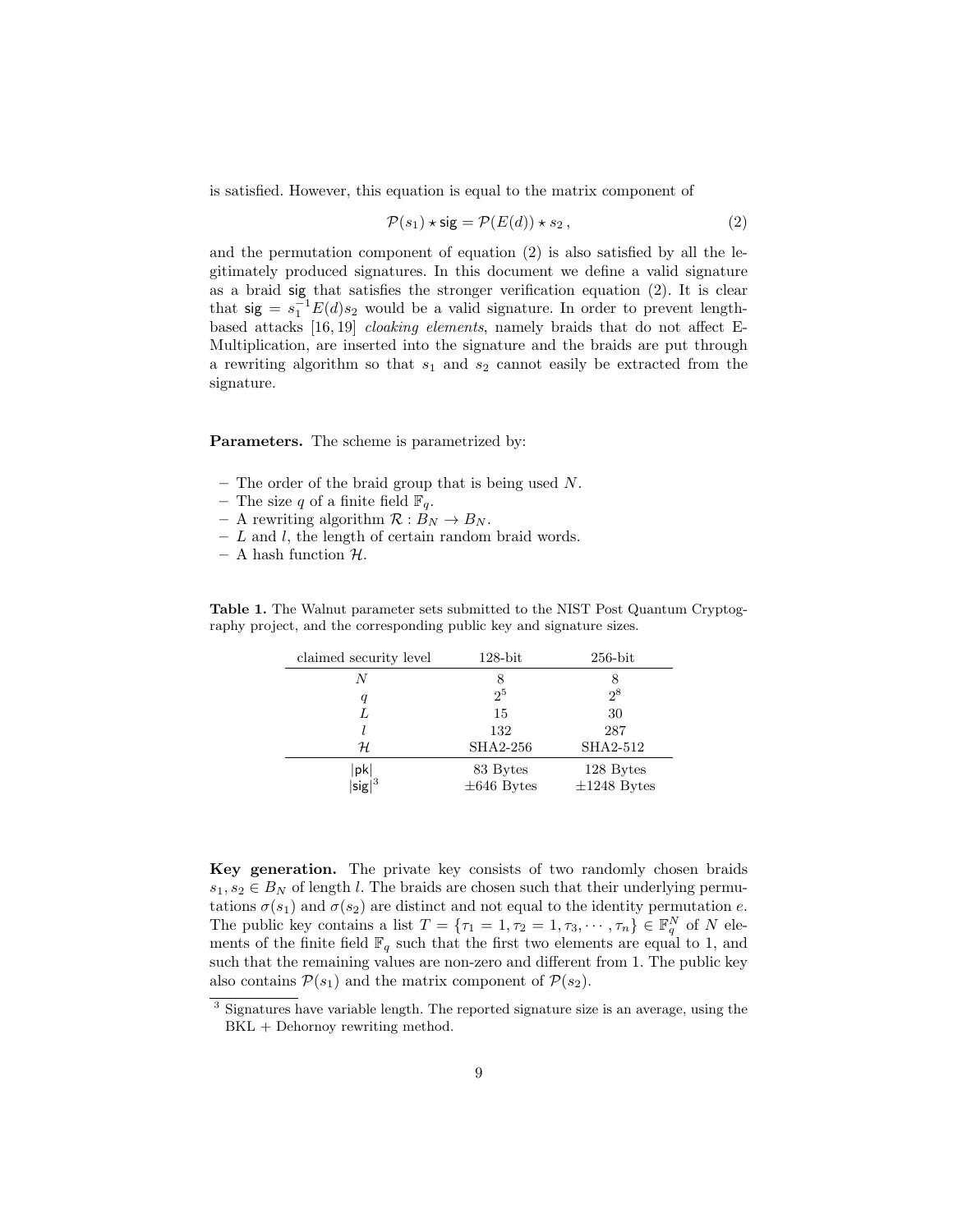#### Algorithm GenerateKeys

**input:** random bits to generate  $s_1, s_2$  and  $\tau_i$ output:  $pk$  — a public key  $\mathsf{sk} \longrightarrow \mathsf{a}$  corresponding secret key 1:  $s_1, s_2 \leftarrow$  a randomly chosen braid words of length l. 2:  $\tau_1, \tau_2 \leftarrow 1$ 3: for  $\ i$  from 3 to  $N$   $\,$  do  $\,$ 4:  $\tau_i \leftarrow$  a randomly chosen field element, not equal to 0 or 1 5: end for 6:  $T \leftarrow \{\tau_1, \cdots, \tau_N\}$ 7:  $(M_1, \pi_1) \leftarrow \mathcal{P}(s_1)$ 8:  $(M_2, \pi_2) \leftarrow \mathcal{P}(s_2)$ 9: **return**  $pk = (T, M_1, M_2, \pi_1)$  and  $sk = (s_1, s_2)$ 

Alg. 2. The Walnut key pair generation algorithm

**Encoding a document.** In order to sign a document  $d$  or verify a signature the document is converted to a pure braid  $E(d) \in P_N$ . This conversion consists of two stages. First, a hash digest of  $d$  is computed with a standard hash function (SHA2-256 or SHA2-512), then this hash is converted to a braid. To make the second conversion 4 pure braids  $g_1, g_2, g_3, g_4$  are fixed such that they generate a free subgroup of  $P_N$ . The Walnut specification document [8] defines

$$
g_1 = b_N b_{N-1} \cdots b_2 \cdot b_1^2 \cdot b_2^{-1} \cdots b_{N-1}^{-1} b_N^{-1}
$$
  
\n
$$
g_2 = b_N b_{N-1} \cdots b_4 \cdot b_3^2 \cdot b_4^{-1} \cdots b_{N-1}^{-1} b_N^{-1}
$$
  
\n
$$
g_3 = b_N b_{N-1} \cdots b_6 \cdot b_5^2 \cdot b_6^{-1} \cdots b_{N-1}^{-1} b_N^{-1}
$$
  
\n
$$
g_4 = b_N b_{N-1} \cdots b_8 \cdot b_7^2 \cdot b_8^{-1} \cdots b_{N-1}^{-1} b_N^{-1}.
$$

The encoding process starts from the trivial braid. Two bits are taken from the hash digest to choose one  $g_i$  of the 4 generators, and the next two bits of the digest define an exponent  $e \in \{1, 2, 3, 4\}$ . Then  $g_i^e$  is appended to the braid, and four bits are removed from the digest. This is repeated until the entire hash output is consumed.

Signing algorithm. The signing algorithm produces a signature which is a braid word of the form

$$
\mathsf{sig}' = v_1 \cdot s_1^{-1} \cdot v \cdot E(d) \cdot s_2 \cdot v_2 \,,
$$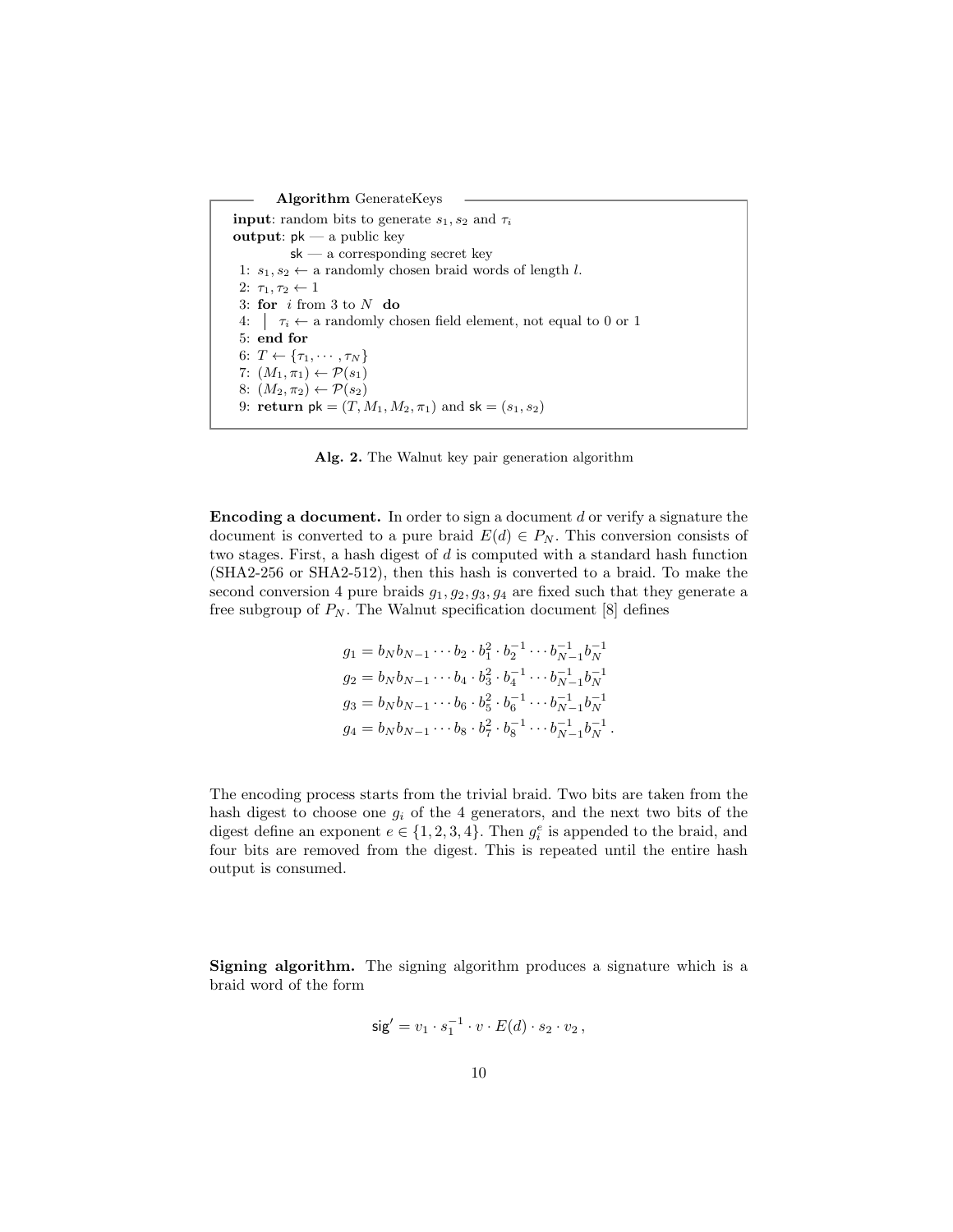

Alg. 3. The document encoding mechanism.

where  $v_1, v$  and  $v_2$  are so called cloaking elements, which are braids in the stabilizer of  $\mathcal{P}(s_1),(\mathbb{1}_N,e)$  and  $\mathcal{P}(E(d)s_2)$  respectively. Therefore we have

$$
(\mathbb{1}_N, e) \star s_1 \cdot \mathsf{sig}' = \mathcal{P}(s_1) \star s_1^{-1} \cdot v \cdot E(d) \cdot s_2 \cdot v_2
$$
  
=  $(\mathbb{1}_N, e) \star v \cdot E(d) \cdot s_2 \cdot v_2$   
=  $\mathcal{P}(E(d)s_2) \cdot v_2$   
=  $(\mathbb{1}_N, e) \star E(d) \cdot s_2$ ,

so sig' is a valid signature. To hide the secret key  $s_1$  and  $s_2$  which are substrings of  $sig'$  one of three proposed rewriting algorithms (BKL + Dehornoy, Stochastic + Dehornoy or Stochastic) is used to produce a different braid word sig which represents the same braid as sig'. The various rewriting algorithms differ in performance and in the length of the signatures that are produced.

The cloaking elements are generated using the following lemma.

**Lemma 1.** Suppose that  $\tau_1 = \tau_2 = 1$ . Take any pair  $(M, \pi) \in A_N \times S_N$ , an Artin generator  $b_i$ , and any braid w such that

 $\pi \circ \sigma(w)(i) = 1$  and  $\pi \circ \sigma(w)(i+1) = 2$ .

Then the braid  $v = w \cdot b_i^2 \cdot w^{-1}$  is in the stabilizer of  $(M, \pi)$ .

To produce a cloaking element for  $\mathcal{P}(s_1),(\mathbb{1}_N,e)$  or  $\mathcal{P}(E(d)s_2)$  we first pick a random integer i such that  $1 \le i \le N$ , then we choose a random braid w satisfying the conditions of Lemma 1 and we set  $v = wb_i^2 w^{-1}$ . For the details of how  $w$  is chosen (which depends on the parameter  $L$ ) and the details on how the various rewriting algorithms work we refer to the WalnutDSA NIST submission [8].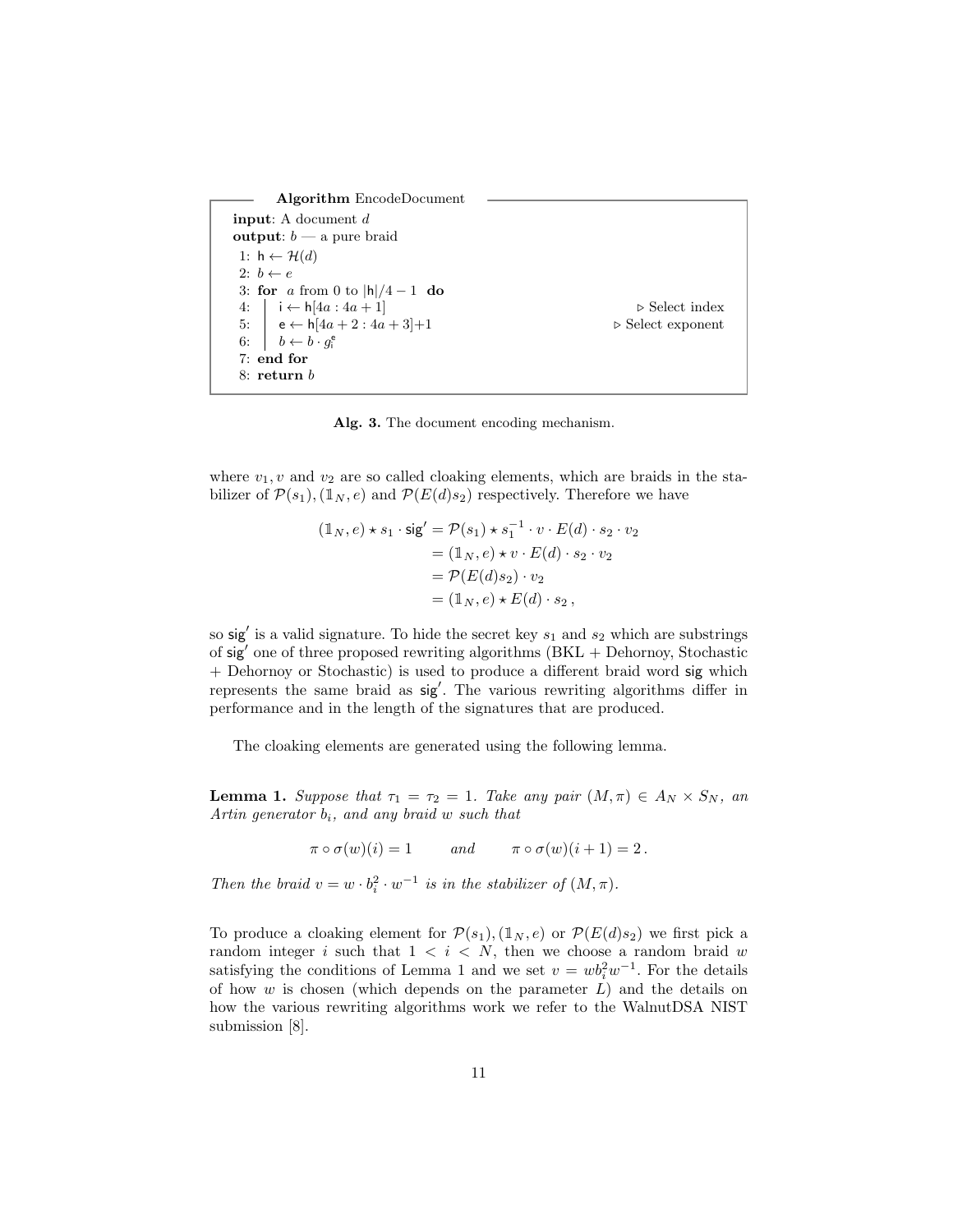```
Algorithm Sign
input: d — a document to sign
          sk = (s_1, s_2) — a secret key
output: sig - a signature for document d
 1: v_1 \leftarrow \text{GetCloudingElement}(\sigma(s_1))2: v \leftarrow \text{GetCloudingElement}(e)3: v_2 \leftarrow \text{GetCloudingElement}(\sigma(s_2))4: E_d \leftarrow EncodeDocument(d)
  5: \text{sig}' \leftarrow v_1 \cdot s_1^{-1} \cdot v \cdot E_d \cdot s_2 \cdot v_26: sig \leftarrow \mathcal{R}(sig')7: return sig
```
Alg. 4. The Walnut signature generation algorithm

**Verification Algorithm.** Given a document d, a public key  $pk = (T, M_1, M_2, \pi_1)$ and a signature sig. The verification algorithm simply calculates the encoding of the message  $E(d)$  and the matrix components of  $(M_1, \pi_1) \star$  sig and  $\mathcal{P}(E(d))$ . It then accepts the signature if the computed matrices satisfy the equation

 $\text{mat}((M_1, \pi_1) \star \text{sig}) = \text{mat}(\mathcal{P}(E(d))) \cdot M_2$ .

```
Algorithm Verify
input: d - a document
        pk = (T, M_1, M_2, \pi_1) — a secret key
        sig — a signature
output: True if sig is a valid signature for d, False otherwise
 1: E_d ←EncodeDocument(d)
 2: LHS \leftarrow mat( E-Multiplication((M_1, \pi_1), sig, T))
 3: RHS \leftarrow mat( E-Multiplication((\mathbb{1}_N, e), E_d, T)) · M_24: if LHS equals RHS then
5: return True
 6: end if
 7: return False
```
Alg. 5. The Walnut signature verification algorithm

# 3 A factorization attack

This section describes an adaptation of the factorization attack of Hart et al. [14] on an earlier version of Walnut [6]. This earlier version is a special case of the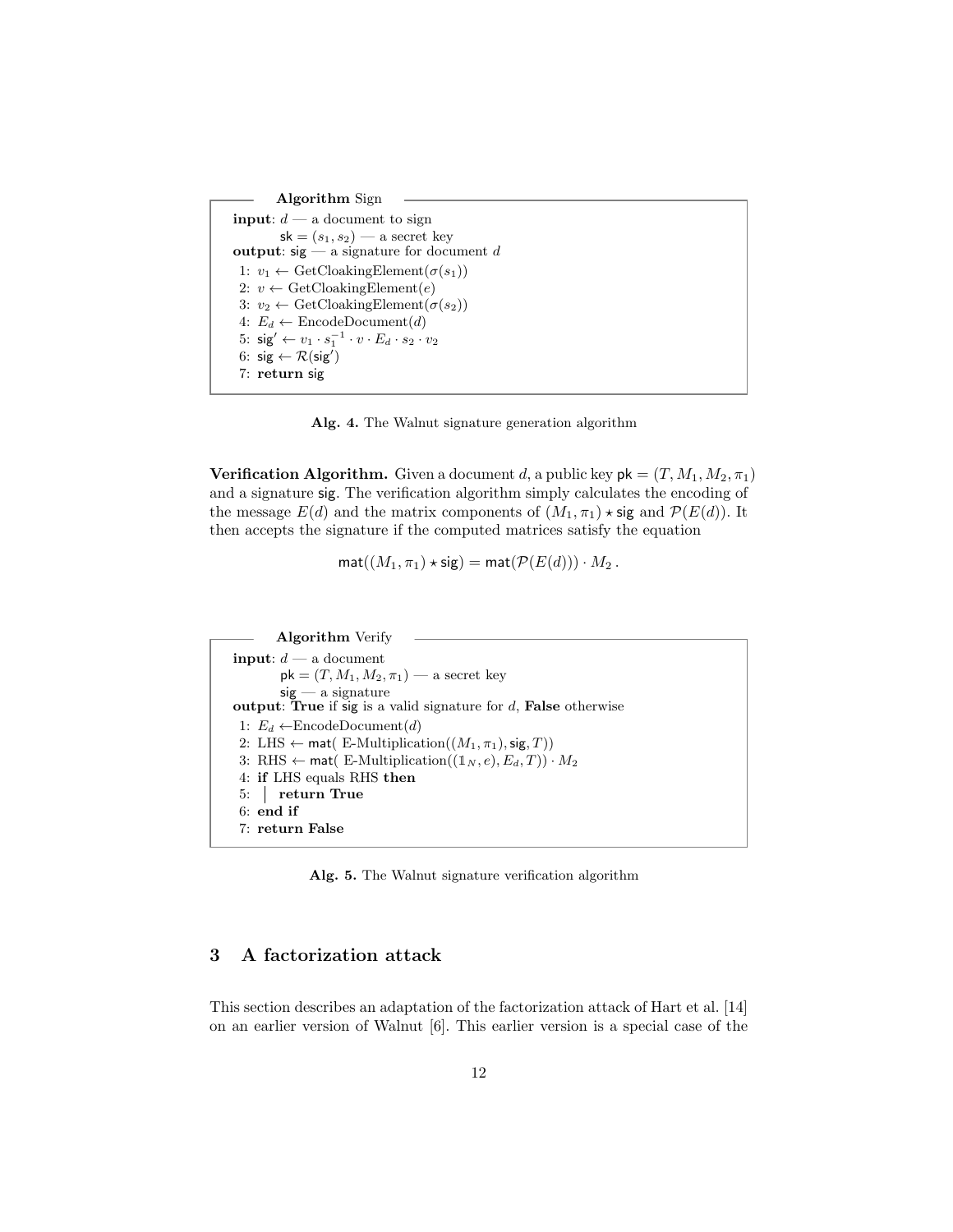newer construction where the two secret braids  $s_1$  and  $s_2$  are equal. This means that the secret key essentially consists of only a single braid s, and that the public key is a single matrix-permutation pair  $(M, \pi) = \mathcal{P}(s)$ . The signing and verification algorithms of the earlier version are the same as the algorithms described in the previous section after substituting  $s$  for  $s_1$  and  $s_2$ , and substituting M for  $M_1$  and  $M_2$ . The attack of Hart et al. exploits the following malleability property:

Theorem 1. (for the earlier version of Walnut with  $s_1 = s_2$ ) Suppose  $d, d_1, d_2$  are three documents. Let  $h, h_1, h_2$  be the matrix part of  $\mathcal{P}(E(d)), \mathcal{P}(E(d_1))$ and  $\mathcal{P}(E(d_2))$  respectively. Then we have

- 1. If  $h = h_1^{-1}$  and  $\text{sig}_1$  is a valid signature for  $d_1$ , then  $\text{sig}_1^{-1}$  is a valid signature for d.
- 2. If  $h = h_1 \cdot h_2$  and  $\text{sig}_1, \text{sig}_2$  are valid signatures for  $d_1$  and  $d_2$  respectively, then  $\text{sig}_1 \text{sig}_2$  is a valid signature for d.

This opens up the following strategy to attack the signature scheme. First we collect a set of valid document-signature pairs  $(d_i, \mathsf{sig}_i)$  and we let  $h_i =$  $\textsf{mat}(\mathcal{P}(E(d_i)))$ . Then, if we want to forge a signature for a document d with  $h = \text{mat}(\mathcal{P}(E(d)))$  it suffices to write h as a product  $\prod_{j=1}^{k} h_{i_j}^{e_j}$  $i_j^{e_j}$  of the  $h_i$ . Once we have this, a valid signature for d is given by  $\prod_{j=1}^k \mathsf{sig}_{i_j}^{e_j}$ . This reduces breaking the signature scheme to breaking the factorization problem in  $A_N$ :

**Factorization problem in a group G.** Given a list of elements  $g_1, \dots, g_k$  that generate the group  $G$  and a target element  $g$ , write the target  $g$  as a (preferably short) product of the  $g_i$  and their inverses.

The paper of Hart et al [14] proposes an algorithm to solve the factorization problem in  $A_N$ , exploiting a chain of subgroups. This allows them to forge signatures in minutes, but the factorizations that are found by the algorithm are very long, so this results in very long signatures. The forged signatures are many orders of magnitude longer than legitimate signatures, so the Walnut scheme can be saved by imposing an upper limit to the length of the signatures.

The Walnut signature scheme was adapted to destroy the malleability property of Theorem 1. In the remainder of this section we prove that an adapted version of the maleability property still holds for the new WalnutDSA scheme and we show how the property can be used to reduce breaking Walnut to solving the factorization problem in  $A_N$ , which can be solved with the techniques of [14].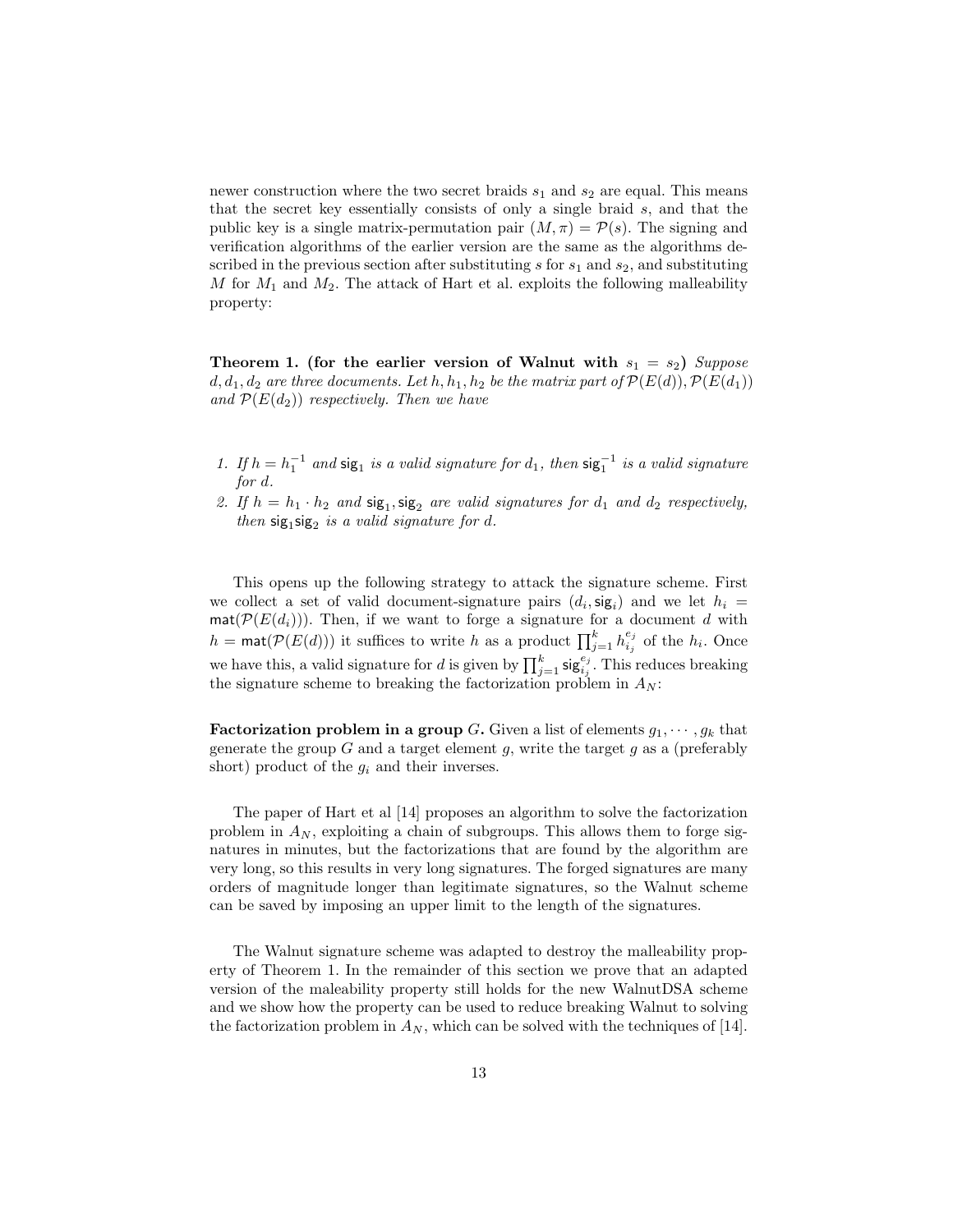#### 3.1 Signature malleability of Walnut

Walnut has the following malleability property, which is a generalization of the property discovered by Hart et al. (Theorem 1).

**Theorem 2.** Suppose  $d, d_1, d_2$  are three documents. Let  $h, h_1, h_2$  be the matrix part of  $\mathcal{P}(E(d)), \mathcal{P}(E(d_1))$  and  $\mathcal{P}(E(d_2))$  respectively. Let  $s_1, s_2, s_3 \in B_N$  be three braids. Then

- 1. If  $h = h_1^{-1}$  and  $\text{sig}_1$  is a valid signature for  $d_1$  under the public key  $(\mathcal{P}(s_1), \mathcal{P}(s_2))$ , then  $\mathsf{sig}_1^{-1}$  is a valid signature for d under the public key  $(\mathcal{P}(s_2), \mathcal{P}(s_1))$ .
- 2. If  $h = h_1 \cdot h_2$  and  $\text{sig}_1, \text{sig}_2$  are valid signatures for  $d_1$  and  $d_2$  under the public keys  $(\mathcal{P}(s_1), \mathcal{P}(s_2))$  and  $(\mathcal{P}(s_2), \mathcal{P}(s_3))$  respectively, then  $\textsf{sig}_1 \cdot \textsf{sig}_2$  is a valid signature for d under the public key  $(\mathcal{P}(s_1), \mathcal{P}(s_3))$ .

*Proof.* We start by proving 1. Since  $sig_1$  is a valid signature for  $d_1$  we have

$$
\mathcal{P}(s_1) \star \mathsf{sig}_1 = \mathcal{P}(E(d_1)) \star s_2.
$$

Acting on this by  $\mathsf{sig}_1^{-1}$  and using the definition of  $\mathcal P$  we get

$$
(\mathbb{1}_N, e) \star s_1 = (h_1, e) \star s_2 \cdot \mathsf{sig}_1^{-1},
$$

where we have used the fact that  $E(d_1)$  is a pure braid. Multiplying the matrix part of this equality by  $h_1^{-1}$  from the left (multiplying on the left by a matrix commutes with  $\star$ ), we get

$$
(h_1^{-1}, e) \star s_1 = (\mathbb{1}_N, e) \star s_2 \cdot \mathsf{sig}_1^{-1}\,,
$$

or equivalently

$$
\mathcal{P}(E(d)) \star s_1 = \mathcal{P}(s_2) \star \mathsf{sig}_1^{-1},
$$

which shows that  $\text{sig}_1^{-1}$  is a valid signature for d for the public key  $(\mathcal{P}(s_2), \mathcal{P}(s_1))$ .

To prove 2 we start by acting with  $sig_2$  on the verification equation for  $sig_1$ to get

$$
\mathcal{P}(s_1) \star \mathsf{sig}_1 \cdot \mathsf{sig}_2 = \mathcal{P}(E(d_1)) \star s_2 \cdot \mathsf{sig}_2
$$

$$
= (h_1 \cdot CBM(s_2)_{\downarrow T} \cdot ^{\sigma(s_2)} (CBM(\mathsf{sig}_2))_{\downarrow T}, \sigma(s_2) \circ \sigma(\mathsf{sig}_2))\,.
$$

Using the fact that  $sig_2$  is a valid signature for  $d_2$  under the public key  $(\mathcal{P}(s_2), \mathcal{P}(s_3)),$ we see that

$$
\mathcal{P}(s_1) \star \text{sig}_1 \cdot \text{sig}_2 = (h_1 \cdot h_2 \cdot CBM(s_3)_{\downarrow T}, \sigma(s_3))
$$
  
=  $(h_1 \cdot h_2, e) \star s_3$   
=  $\mathcal{P}(E(d)) \star s_3$ ,

which shows that  $sig_1 \cdot sig_2$  is a valid signature for d under the public key  $(\mathcal{P}(s_1), \mathcal{P}(s_3)).$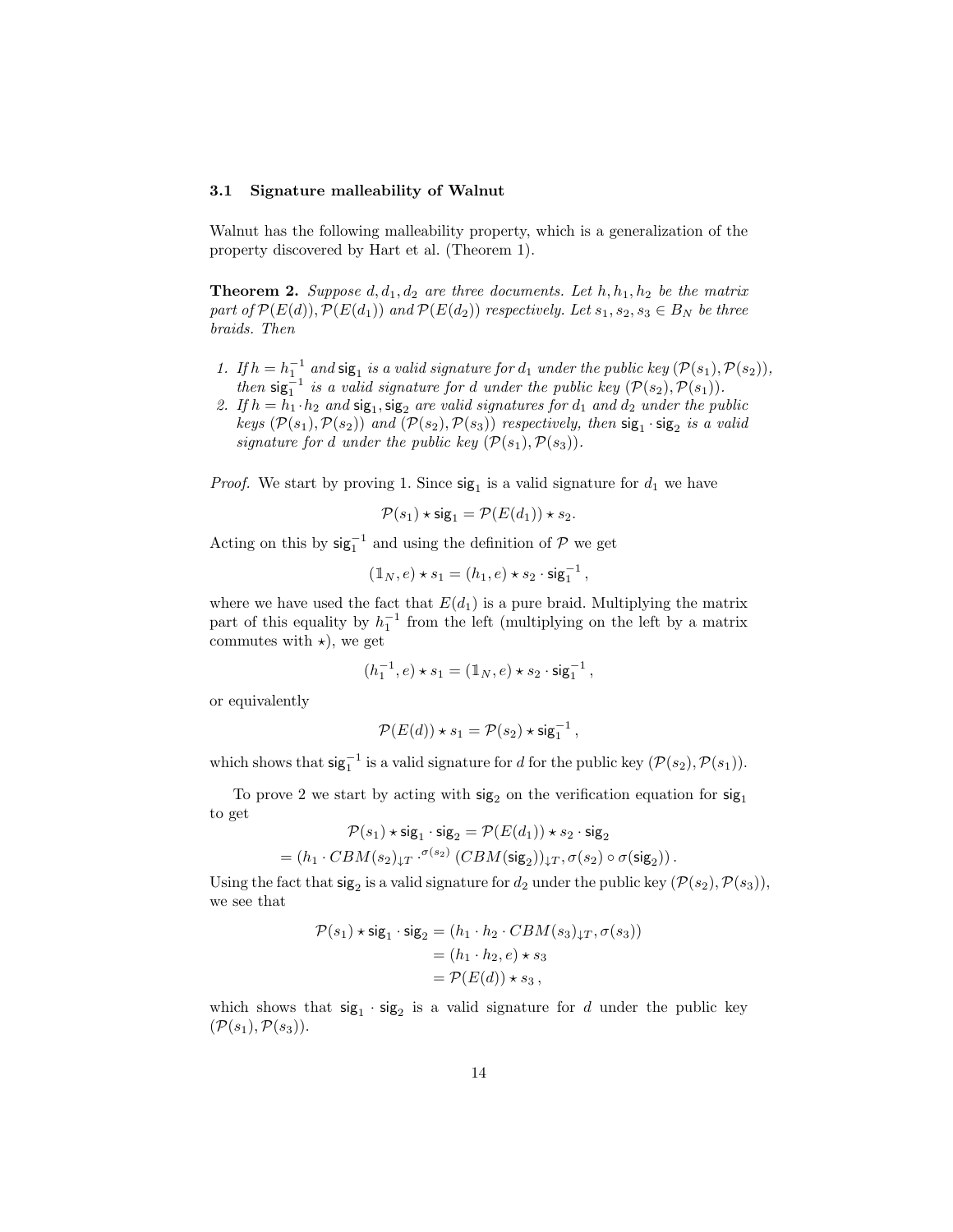#### 3.2 The factorization attack

Given an oracle  $\mathcal{O}_f$  (which can be instantiated by the algorithm of [14]) that solves the factorization for the group  $A_N$ , we can now break Walnut as follows. Suppose we want to forge a signature for a document  $d$  under the public key  $(\mathcal{P}(s_1), \mathcal{P}(s_2))$ . Let h be the matrix part of  $\mathcal{P}(E(d))$ . We start by collecting a number of document-signature pairs  $(d_1, \text{sig}_1), \cdots, (d_k, \text{sig}_k)$  that are valid under the same public key, and we compute the matrix part  $h_i$  of each pair  $\mathcal{P}(E(d_i))$ . Now it suffices to find a factorization  $h = h_{i_1} \cdot h_{i_2}^{-1} \cdot h_{i_3} \cdots h_{i_{m-1}}^{-1} \cdot h_{i_m}$  whose factors have powers that alternate between 1 and  $-1$ . Indeed, combining properties of Theorem 2 we see that  $sig_{i_1} \cdot sig_{i_2}^{-1}$  is a valid signature for any document d' such that  $\textsf{mat}(\mathcal{P}(E(d'))) = h_{i_1} \cdot \overline{h_{i_2}^{-1}}$  under the public key  $(\mathcal{P}(s_1), \mathcal{P}(s_1))$ . Adding an extra factor, we get that  $sig_{i_1} \cdot sig_{i_2}^{-1} \cdot sig_{i_3}$  is a valid signature for an appropriate document under the public key  $(\mathcal{P}(s_1), \mathcal{P}(s_2))$ . Continuing the same argument for the odd number  $m$  of factors of the product we get that  $\mathsf{sig}_{i_1} \cdot \mathsf{sig}_{i_2}^{-1} \cdot \mathsf{sig}_{i_3} \cdots \mathsf{sig}_{i_{m-1}} \cdot \mathsf{sig}_{i_m}$  is a valid document for  $d$  under the desired public key  $(\mathcal{P}(s_1), \mathcal{P}(s_2))$ .

We can use the oracle  $\mathcal{O}_f$  to find the factorization  $h = h_{i_1} \cdot h_{i_2}^{-1} \cdot h_{i_3} \cdots h_{i_{m-1}}^{-1}$ .  $h_{i_m}$ . We construct the list of generators

$$
\textsf{gens} = \{ h_i \cdot h_j^{-1} \quad | \quad i \neq j \in \{1, \cdots, k\} \}
$$

and call the oracle  $\mathcal{O}_f$  to obtain a factorization for  $h \cdot h_1^{-1}$  with factors in this set of generators. Appending the factor  $h_1$  to the resulting factorization we then get a factorization of h of the desired form.

### 3.3 Implications and countermeasures

The factorization algorithm of [14] has a time complexity of  $O(q^{\frac{N-1}{2}})$  and for the 128 bit security parameters of Walnut (i.e.  $N = 8, q = 2<sup>5</sup>$ ) the algorithm finds a factorization in minutes. However, these factorizations contain roughly  $2^{25}$ factors, so the forged signatures are the concatenation of roughly  $2^{25}$  legitimate signatures. This implies that the forged signatures are many orders of magnitude longer than legitimate signatures and so they can be detected easily by the verifier. To protect against this attack it suffices to impose a limit on the length of signatures. Interestingly, when the WalnutDSA scheme was updated to counter the attack of [14], no such upper limit was included in the design. Our adaptation of the attack shows that this limit is necessary for the security of the scheme, because long forgeries can be produced in a matter of minutes.

The implementation submitted to the NIST PQC standardization project implicitly imposes such an upper limit by specifying that the length of the signature (measured by the number of Artin generators) be encoded by two bytes.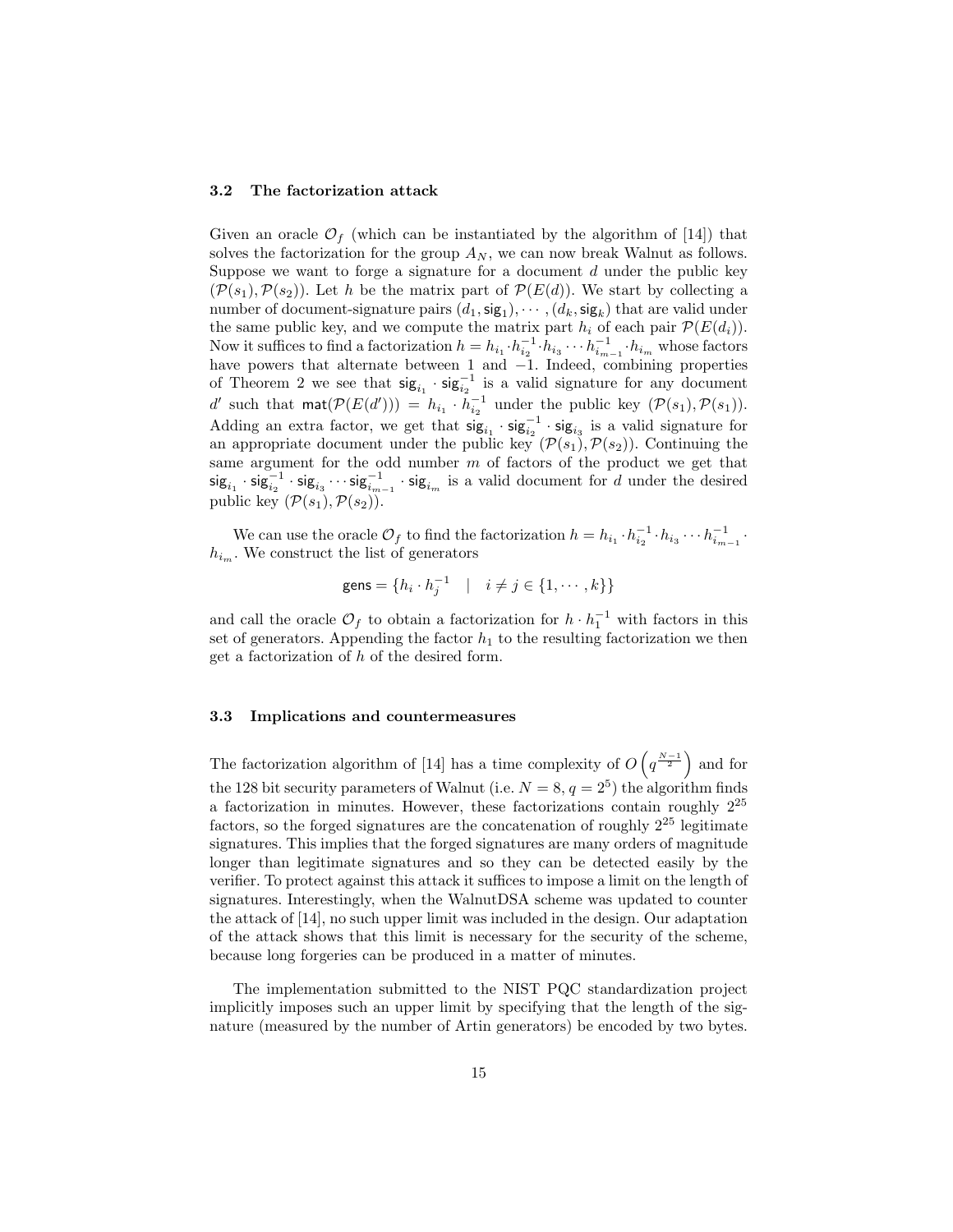This effectively limits the signature braids to be at most  $2^{16}$  Artin generators long. Therefore the attack cannot be used to break the NIST implementation of WalnutDSA.

## 4 A collision search attack

From the verification equation

$$
\mathcal{P}(s_1)\star \mathrm{sig}=\mathcal{P}(E(d))\star s_2
$$

it is clear that the only dependence on the document  $d$  is through the encoding mechanism E and the mapping P. This implies that if  $d_1$  and  $d_2$  are two documents such that  $\mathcal{P}(E(d_1) = \mathcal{P}(E(d_2))$ , then any signature that is valid for  $d_1$  is automatically valid for  $d_2$  and vice versa. Therefore breaking EUF-CMA security reduces to finding such a pair of documents. Once an attacker has found two such documents he can ask the signing oracle to produce a signature sig for  $d_1$ , and return (sig,  $d_2$ ) to win the EUF-CMA game. Since the first step of the encoding function  $E$  is the application of a cryptographically secure hash function to the document  $d$  we cannot reasonably expect to have a more efficient way of finding collisions than with a generic collision search. A generic collision search requires roughly  $\mathcal{P}(E(\{0,1\}^*))^{\frac{1}{2}}$  evaluations of  $\mathcal{P} \circ E$ . In the rest of this section we give an upper bound for this quantity and we demonstrate with computer experiments that a collision attack is practical.

## 4.1 Sizes of orbits of E-multiplication

To estimate the time complexity of the collision search attack we need to find the size of  $\mathcal{P}(E(\{0,1\}^*))$ . Without much motivation the designers of WalnutDSA claim that  $q^{N(N-3)}N!$  is a conservative lower bound on the number values that  $P$ can take [5]. For 128-bit and 256-bit security parameters this number is roughly  $2^{216}$  and  $2^{336}$  respectively, which means that finding a collision should require roughly  $2^{108}$  and  $2^{168}$  evaluations of  $\mathcal{P} \circ E$ . Note that this is already significantly less than the claimed security levels. Moreover, an elementary analysis will reveal that this "conservative lower bound" is actually much larger than the true value of  $|\mathcal{P}(B_N)|$ . Even worse, when P is restricted to the set of braids that can be produced by the encoding mechanism  $E$ , the number of values that can be reached is much smaller still.

We know that  $P$ , when restricted to the subgroup of pure braids, is a homomorphism from  $P_N$  to  $A_N$ . This implies that the full twist braid  $\Delta^2$  (see Sect. 2.2) which generates the center of  $P_N$  is mapped to a matrix in the center of  $\mathcal{P}(P_N)$ . It can be verified that the only matrix in the center of  $A_N$  is the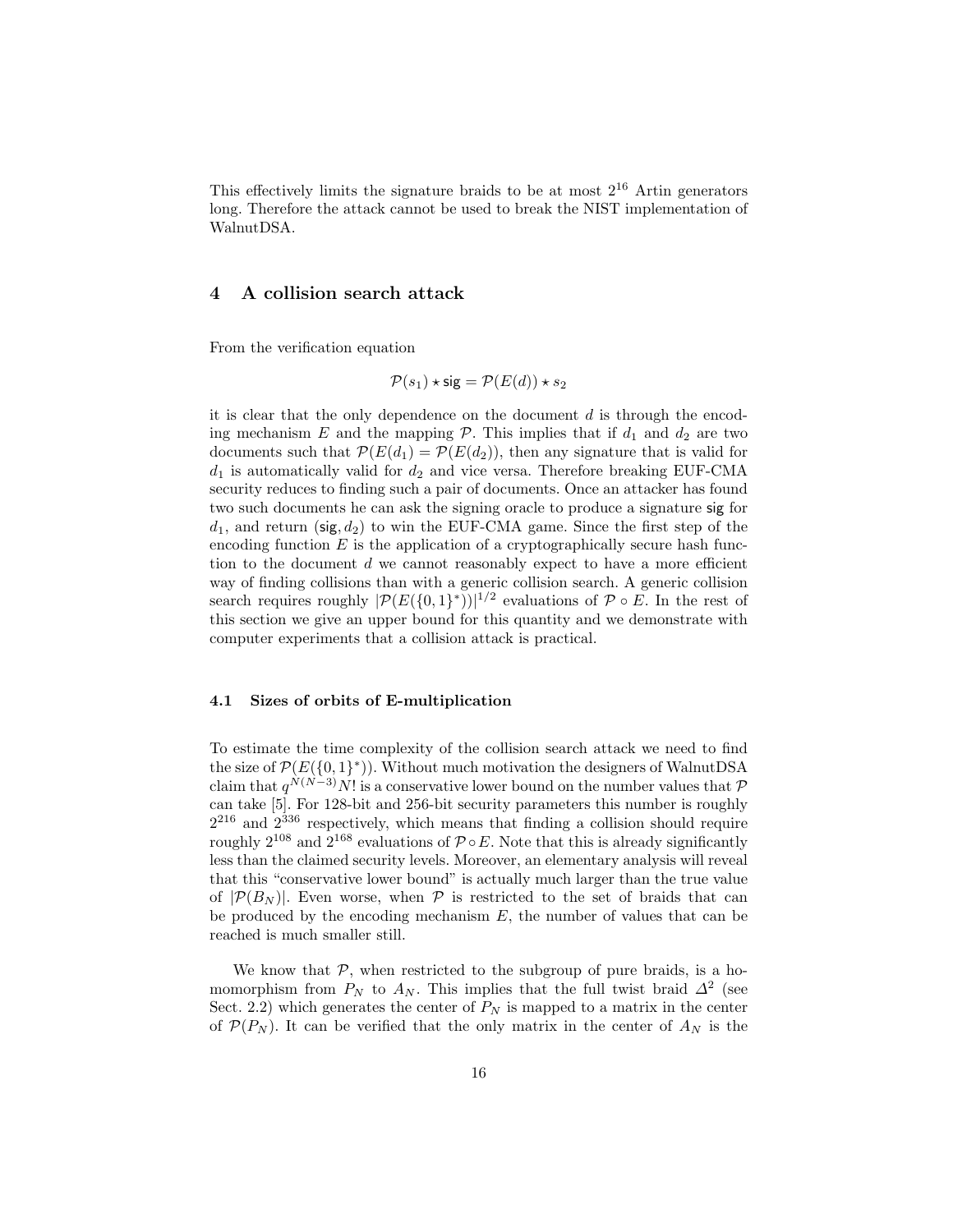identity matrix, but for a randomly chosen set of T-values  $\mathcal{P}(\Delta^2)$  is typically not the identity matrix. This means that  $\mathcal{P}(A_N)$  sits inside the centralizer of  $\mathcal{P}(\Delta^2)$ , which is typically a proper subspace of  $\langle A_N \rangle$ . This begs the question of what the dimension of  $\langle \mathcal{P}(P_N ) \rangle$  is. From computer experiments we can conclude that for randomly chosen T-values this is equal to the dimension of the centralizer of  $\mathcal{P}(\Delta^2)$ , which is equal to  $(N-1)^2 + 1$  (since  $\mathcal{P}(\Delta^2)$ ) has one eigenspace of dimension  $N-1$  and one of dimension 1). However, if we impose the extra condition that the first two T-values are equal to one,  $\mathcal{P}(P_N)$  is contained in an affine subspace of dimension  $(N-2)^2 + 1$ , so  $|\mathcal{P}(P_N)|$  is at most  $q^{(N-2)^2+1}$ . Our computer experiments suggest that this upper bound is reasonably tight, and so we estimate  $|\mathcal{P}(P_N)| \approx q^{(N-2)^2+1}$ . Since  $P_N$  is a subgroup of  $B_N$  of index N! we have  $|\mathcal{P}(B_N)| < q^{(N-2)^2+1}N!$ . Note that this upper bound is strictly lower than the lower bound which was claimed by the designers of Walnut.

Any braid output by the encoding mechanism  $E$  is a product of the generators  $g_1, g_2, g_3, g_4$ . From computer experiments we conclude that when applying  $P$  to braids of this form we end up with matrices in an affine subspace of surprisingly low dimension. We found that they live in a subspace of dimension 13, independent of the values of q or N (provided that  $N^2 > 13$ ). This means that  $|\mathcal{P}(E(\{0,1\}^*))|$  is at most  $q^{13}$ , and that finding a collision cannot take much more than  $q^{13/2}$  evaluations of  $P \circ E$ . For 128-bit security parameters this number is as low as  $2^{32.5}$ , and for 256-bit security parameters this is  $2^{52}$ .

#### 4.2 Implementation

We implemented the generic collision finding algorithm of van Oorschot and Wiener [24] (briefly explained in Sect. 2.1) and used it to find collisions for the function  $g \circ \mathcal{P} \circ E$ , where g is a function that takes the ouput of  $\mathcal{P}$ , and converts it to some plausible document  $d$ . Even though the method is completely generic, it is still efficient enough to find colliding documents in practice. It took approximately  $2^{32.2}$  evaluations of f (which agrees very well with the expected value of 2<sup>32</sup>.<sup>5</sup> ) or one hour on a standard desktop PC to find the following pair of colliding documents.

```
d_1 = "I would like to receive 7181666883746416503 free
    samples of delicious cookies."
d_2 = "I pledge to donate 3519533052089988469 USD to Ward Beullens."
```
The documents are cunningly crafted such that a victim would be eager to sign the first document with his/her secret key. However, by producing a signature for this document, the victim would unknowingly also sign the second document.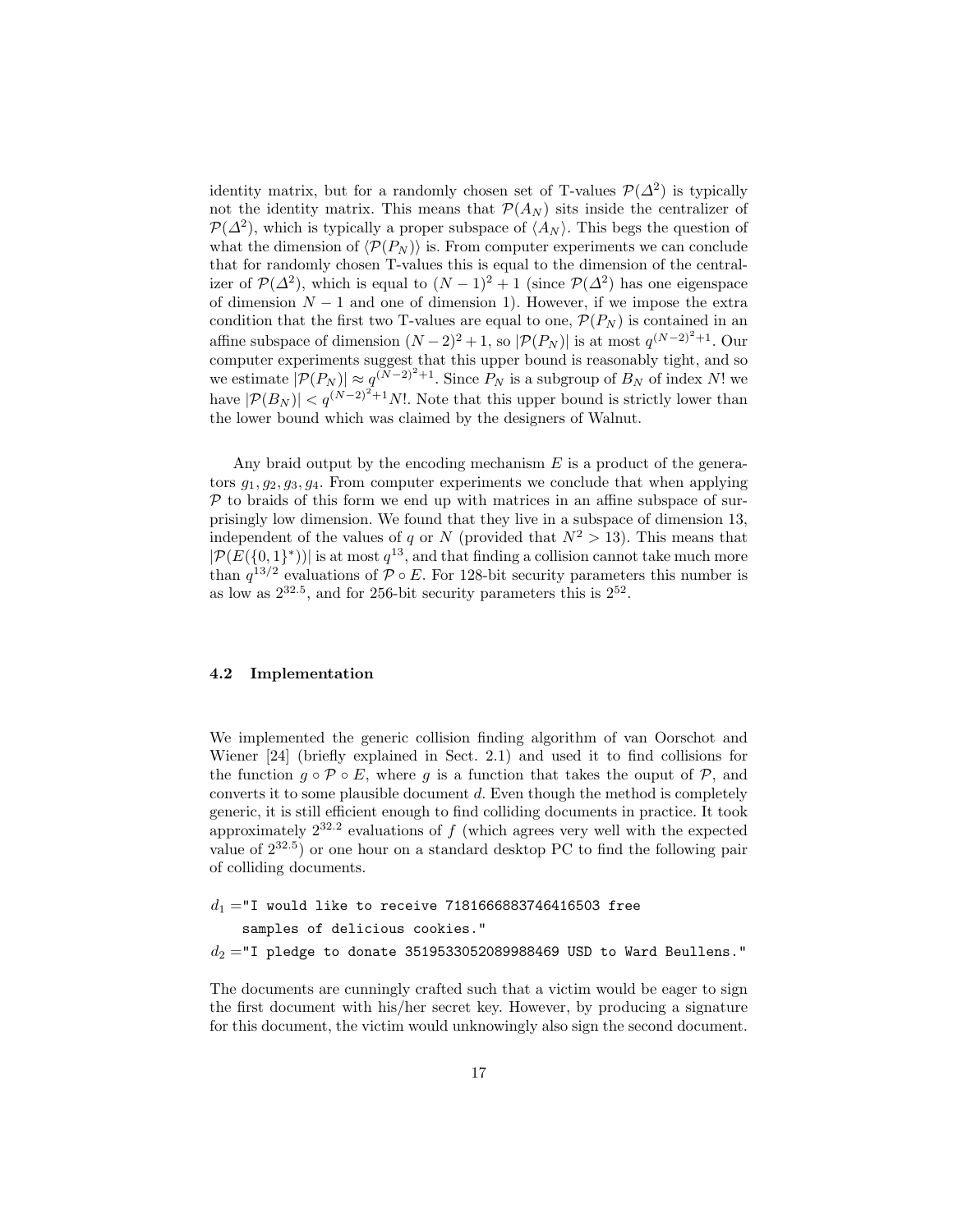#### 4.3 Implications and countermeasures

This practical attack shows that the Walnut signature scheme should not be used with the parameters that are submitted to the NIST PQC project.

Increasing q to raise  $q^{13/2}$  to the required security level would lead to  $q = 2^{20}$ and  $q = 2^{40}$  for 128-bit and 256-bit security parameters respectively. For 256-bit security parameters this would increase the size of the public key by a factor of 5 and we estimate that this would slow down the verification algorithm by a factor of 25. A better approach would be to change the encoding algorithm to output pure braids that are not restricted to the subgroup generated by  $g_1, g_2, g_3, g_4$  (or any other proper subgroup). Since  $\mathcal{P}(P_N)$  is contained in an affine subspace of dimension  $(N-2)^2 + 1$ , this would lead to an upper bound on the complexity of the attack of  $\sqrt{q^{(N-2)^2+1}}$  evaluations of P ∘ E. We would then only need a slight increase in the parameters. For example, 256 bits of security would be achieved (against this attack) by the parameters  $q = 2^8$  and  $N = 10$ , leading to an increase of the key size of roughly 50%, the signature size by at least 25% and an expected slowdown of the verification algorithm by a factor of 2.

## 5 Reversing E-multiplication

A fundamental hard problem underlying the Walnut signature scheme is the "Reversing E-Multiplication" (REM) problem. This problem asks, given a pair  $(M, \sigma) \in A_N \times S_N$ , such that  $(M, \sigma) = (\mathbb{1}_N, e) \star s$  for some braid  $s \in B_N$ , to find a braid  $s' \in B_N$  such that  $(1_N, e) \star s' = (M, \sigma)$ . In other words, the problem is to break the one-wayness of the function

$$
\mathcal{P}: B_N \to A_N \times S_N : s \mapsto (\mathbb{1}_N, e) \star s.
$$

The secret key in Walnut consists of two braids  $s_1, s_2 \in B_N$ . The corresponding public key is  $\mathcal{P}(s_1)$  and the matrix part of  $\mathcal{P}(s_2)$ . The fact that the permutation part of  $\mathcal{P}(s_2)$  is not available to the attacker is not a problem, because given a single signature sig which is valid for any message (which might be unknown to the attacker), the attacker can deduce the permutation of  $s_2$  from the permutation component of the verification equation (2)

$$
\sigma(s_1) \circ \sigma(\mathsf{sig}) = \sigma(s_2).
$$

After solving the REM problem to get  $s'_1, s'_2$  such that  $\mathcal{P}(s_1) = \mathcal{P}(s'_1)$  and  $\mathcal{P}(s_2) = \mathcal{P}(s_2')$ , an attacker can use the pair  $(s_1', s_2')$  as a secret key to sign any message. Alternatively, instead of solving two instances of the REM problem to obtain an equivalent secret key, it is also possible to solve a single instance of the REM problem to obtain a signature for a document which can be chosen freely.

In this section we give an algorithm that solves the REM problem in practice for the parameters that are proposed for Walnut. First, we describe a generic birthday attack that can reverse any group action. Then, we introduce an algorithm that exploits the subgroup structure of  $B_N$  and is much more efficient.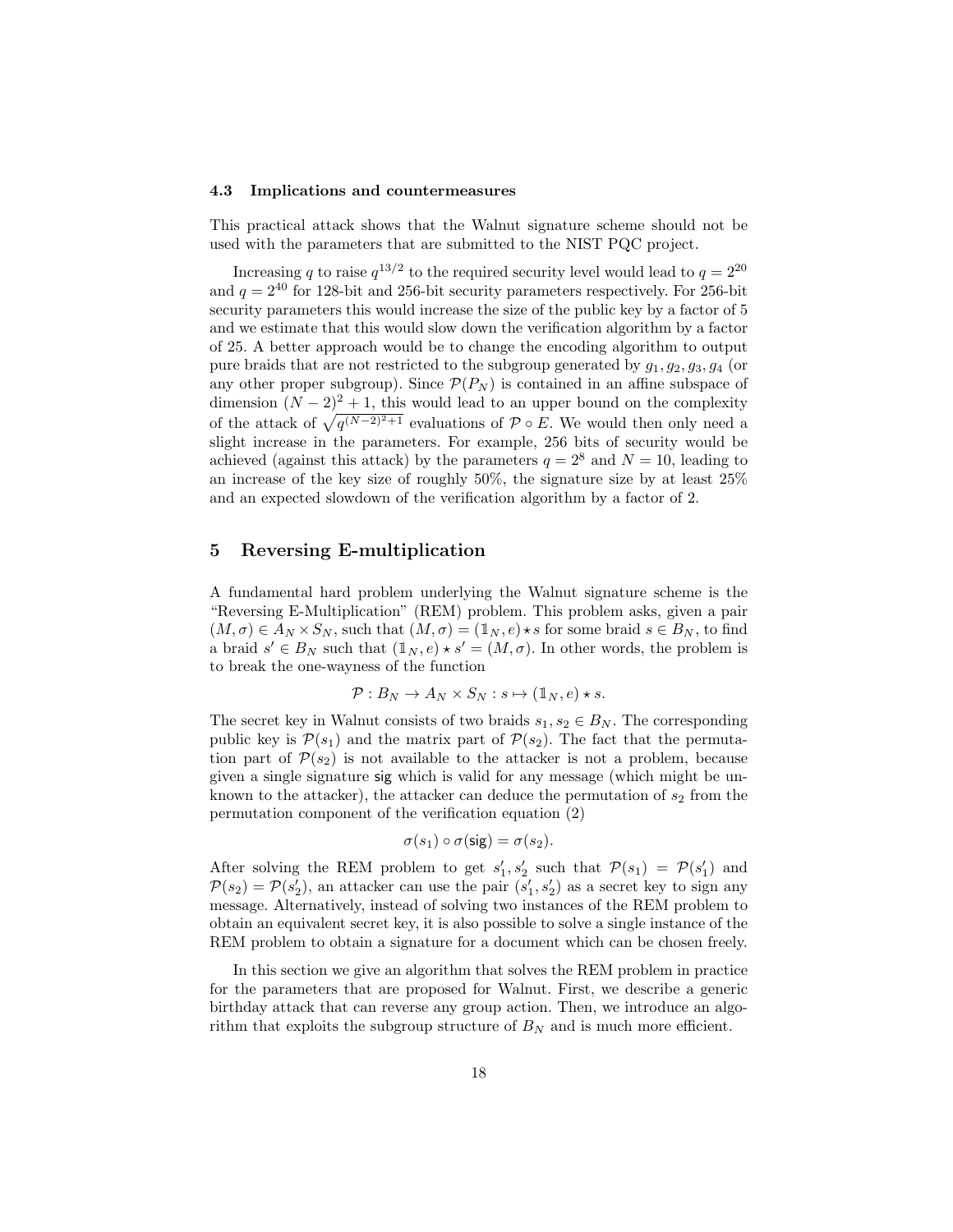#### 5.1 Birthday attack

A brute force attack would repeatedly pick a random  $s \in B_N$ , compute  $(1_N, e) \star s$ and check if this is equal to the target  $(M, \sigma)$ . This attack would take  $O(|\mathcal{P}(B_N)|)$ attempts, where  $|\mathcal{P}(B_N)|$  is the size of the orbit of  $(1_N, e)$ . A more efficient approach is to look for  $s_1, s_2 \in B_N$  such that

$$
(M,\sigma)\star s_1=(1\,\mathrm{I}_N,e)\star s_2.
$$

If such  $s_1$  and  $s_2$  are found, the solution to the REM problem is given by  $s_2s_1^{-1}$ . A naive way of finding  $s_1$  and  $s_2$  is to compute a large table containing  $\sqrt{|P(B_N)|}$ values of  $s_1$  and the corresponding values of  $(M, \sigma) \star s_1$  and check for random values of  $s_2$  whether  $(1_N, e) \star s_2$  lies in this table. This method takes  $O(\sqrt{|\mathcal{P}(B_N)|})$ E-Multiplications, but requires a lot of memory. The problem can be reduced to collision finding for a function  $f : \mathcal{P}(B_N) \to \mathcal{P}(B_N)$ . Then, distinguished point methods (see Sect. 2.1) can solve the REM problem with the same time complexity as the naive approach but with constant memory complexity. Concretely, suppose  $\mathsf{b} : \mathcal{P}(B_N) \to \{0,1\}$  and  $\mathsf{s} : \mathcal{P}(B_N) \to B_N$  are hash functions that take a matrix and a permutation from the orbit of  $(1_N, e)$  as input, and output a bit or a braid respectively. Then we can define

$$
f(x) = \begin{cases} (\mathbb{1}_N, e) \star \mathsf{s}(x) \text{ if } \mathsf{b}(x) = 0, \\ (M, \sigma) \star \mathsf{s}(x) \text{ if } \mathsf{b}(x) = 1. \end{cases}
$$

If s outputs sufficiently long braids such that  $\mathcal{P}(s(x))$  is distributed uniformly in the orbit of  $(1_N, e)$ , then the distinguished point method will yield collisions  $f(x_1) = f(x_2)$  such that  $b(x_1) \neq b(x_2)$  with probability 1/2. Once such a collision is found, a solution to the REM problem is given by  $s(x_1) s(x_2)^{-1}$ or  $\mathsf{s}(x_2)\mathsf{s}(x_1)^{-1}$  when  $\mathsf{b}(x_1)$  is 0 or 1 respectively. For the security parameters aiming for 128 bits of security, the size of the orbit  $\mathcal{P}(B_N)$  is bounded by  $2^{200}$ (see Sect. 4.1), so the number of E-multiplications required to solve REM is not much more than  $2^{100}$ , considerably less than  $2^{128}$  but still far from practical. For the 256 bit security parameters the number of E-multiplications is not much more than  $2^{157}$ .

#### 5.2 Subgroup chain attack

We next propose a practical method for solving the REM problem that improves the attack above by exploiting the following chain of subgroups of  $B_N$ :

$$
\{e\} = P_1 \subset P_2 \subset \cdots \subset P_N \subset B_N.
$$

The map  $P$  sends a braid to an element of  $A_N \times S_N$  and, when restricted to  $P_i$  it is a homomorphism to  $A_i$  (see Sect. 2.3). Therefore we have the following commuting diagram: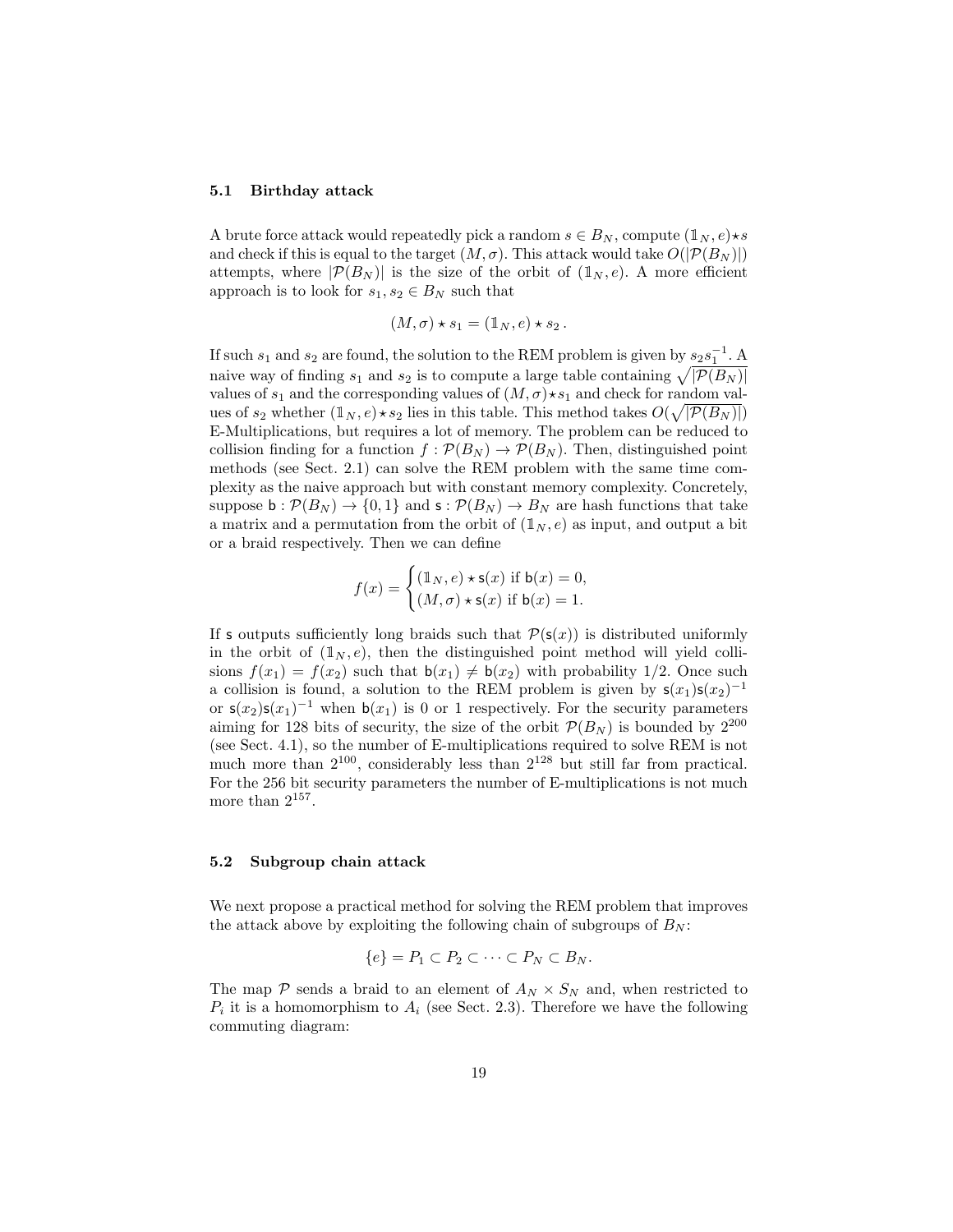$$
\{e\} \xrightarrow{\hspace{1cm}} P_2 \xrightarrow{\hspace{1cm}} \cdots \xrightarrow{\hspace{1cm}} P_N \xrightarrow{\hspace{1cm}} B_N
$$
  

$$
\downarrow_{\mathcal{P}} \qquad \qquad \downarrow_{\mathcal{P}} \qquad \qquad \downarrow_{\mathcal{P}} \qquad \qquad \downarrow_{\mathcal{P}} \qquad \qquad \downarrow_{\mathcal{P}} \qquad \qquad \downarrow_{\mathcal{P}} \qquad \qquad \downarrow_{\mathcal{P}} \qquad \qquad \downarrow_{\mathcal{P}} \qquad \qquad \downarrow_{\mathcal{P}} \qquad \qquad \downarrow_{\mathcal{P}} \qquad \qquad \downarrow_{\mathcal{P}} \qquad \qquad \downarrow_{\mathcal{P}} \qquad \qquad \downarrow_{\mathcal{P}} \qquad \qquad \downarrow_{\mathcal{P}} \qquad \qquad \downarrow_{\mathcal{P}} \qquad \qquad \downarrow_{\mathcal{P}} \qquad \qquad \downarrow_{\mathcal{P}} \qquad \qquad \downarrow_{\mathcal{P}} \qquad \qquad \downarrow_{\mathcal{P}} \qquad \qquad \downarrow_{\mathcal{P}} \qquad \qquad \downarrow_{\mathcal{P}} \qquad \qquad \downarrow_{\mathcal{P}} \qquad \qquad \downarrow_{\mathcal{P}} \qquad \qquad \downarrow_{\mathcal{P}} \qquad \qquad \downarrow_{\mathcal{P}} \qquad \qquad \downarrow_{\mathcal{P}} \qquad \qquad \downarrow_{\mathcal{P}} \qquad \qquad \downarrow_{\mathcal{P}} \qquad \qquad \downarrow_{\mathcal{P}} \qquad \qquad \downarrow_{\mathcal{P}} \qquad \qquad \downarrow_{\mathcal{P}} \qquad \qquad \downarrow_{\mathcal{P}} \qquad \qquad \downarrow_{\mathcal{P}} \qquad \qquad \downarrow_{\mathcal{P}} \qquad \qquad \downarrow_{\mathcal{P}} \qquad \qquad \downarrow_{\mathcal{P}} \qquad \qquad \downarrow_{\mathcal{P}} \qquad \qquad \downarrow_{\mathcal{P}} \qquad \qquad \downarrow_{\mathcal{P}} \qquad \qquad \downarrow_{\mathcal{P}} \qquad \qquad \downarrow_{\mathcal{P}} \qquad \qquad \downarrow_{\mathcal{P}} \qquad \qquad \downarrow_{\mathcal{P}} \qquad \qquad \downarrow_{\mathcal{
$$

The meet-in-the-middle attacks in the previous subsection attempt to find a braid s such that  $(M, \sigma) \star s = (\mathbb{1}_N, e)$  in one step. Given this subgroup structure, it is more efficient to solve REM in several steps. The first step is to find a braid  $s' \in B_N$  such that  $(M, \sigma) * s' = (M', e) \in A_N$ . This is trivial because any  $s' \in B_N$  whose underlying permutation is  $\sigma^{-1}$  will do the job. The next step is to find a pure braid  $s_N \in P_N$  such that  $(M', e) \star s_N \in A_{N-1}$ . Then, one continues iteratively to find  $s_i \in P_i$  such that  $(M, \sigma) \star s's_N \cdots s_i \in A_{i-1}$ . After the last step we have found  $s's_N \cdots s_2$  such that  $(M, \sigma) \star s's_N \cdots s_2 = (\mathbb{1}_N, e),$ so  $(s's_n \cdots s_2)^{-1}$  is a solution to the REM problem.

One caveat when using this method is that, a priori, it is possible to get stuck. After each step, we get a new target  $(M, \sigma) \star s's_N \cdots s_i$  which is sampled randomly from  $\mathcal{P}(P_i) \cap A_{i-1}$ . However, from that point on, we will only act on this taget with pure braids from  $P_{i-1}$ . This means that if the new target is not in  $\mathcal{P}(P_{i-1})$  we will not be able to complete the attack. If we assume for each i that

$$
\mathcal{P}(P_i) \cap A_{i-1} = \mathcal{P}(P_{i-1}),
$$

then the attack is guaranteed to work. In practice, this assumption seems to hold with large probability for the parameter sets that are proposed, because the algorithm works without having to backtrack. We encounter this problem when instantiating the Walnut scheme with a smaller finite field such as  $\mathbb{F}_5$ . Then, it occurs for a small but noticeable fraction of the choices of T-values that for some small i all the generators of  $\mathcal{P}(P_{i-1})$  have determinant 1 or -1, while the subgroup  $\mathcal{P}(P_i) \cap A_{i-1}$  contains matrices with any determinant. This problem is unlikely to occur in large finite fields and with large  $i$ , because then there are many generators of  $\mathcal{P}(P_{i-1})$  that all have to map to a matrix with determinant  $\pm 1$ .

Each step can be solved with a collision search in the space  $A_{i-1}\mathcal{P}(P_i)\backslash A_{i-1}$ of cosets of  $A_{i-1}$  in  $A_{i-1}\mathcal{P}(P_i)$ . Let  $\mathbf{b}: A_{i-1}\mathcal{P}(P_i)\backslash A_{i-1} \rightarrow \{0,1\}$  and  $\mathbf{s}:$  $A_{i-1}\mathcal{P}(P_i)\backslash A_{i-1} \to P_i$  be hash functions that take a right coset and output a bit or a pure braid respectively. Then we can define  $f : A_{i-1} \mathcal{P}(P_i) \backslash A_{i-1} \rightarrow$  $A_{i-1} \mathcal{P}(P_i) \backslash A_{i-1}$  as

$$
f(x) = \begin{cases} A_{i-1} \mathcal{P}(\mathsf{s}(x)) & \text{if } \mathsf{b}(x) = 0, \\ A_{i-1} M' \mathcal{P}(s_N \cdots s_{i+1} \mathsf{s}(x)) & \text{if } \mathsf{b}(x) = 1. \end{cases}
$$

The distinguished point method can find collisions  $f(x_1) = f(x_2)$  at a cost of roughly  $\sqrt{|A_{i-1}\mathcal{P}(P_i)\setminus A_{i-1}|}$  E-Multiplications. Under the assumption we made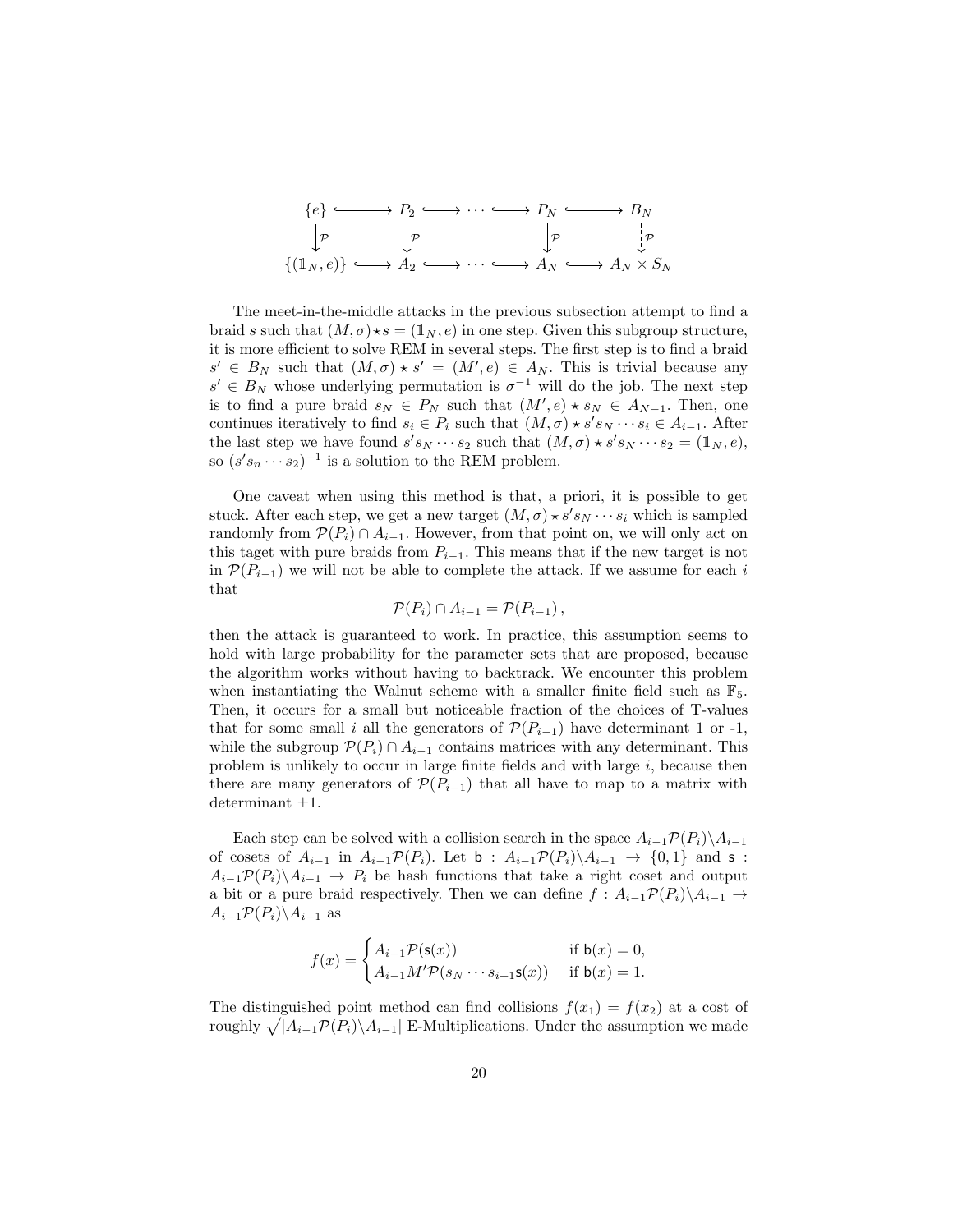earlier that  $\mathcal{P}(P_i) \cap A_{i-1} = \mathcal{P}(P_{i-1})$  this is equal to  $\sqrt{|\mathcal{P}(P_i)|/|\mathcal{P}(P_{i-1})|}$  E-Multiplications.

If we plug the estimate of  $|\mathcal{P}(P_i)| \approx q^{(i-2)^2+1}$  from Sect. 4.1 into this formula, we get an estimate of  $\sqrt{\frac{q^{(i-2)^2+1}}{q^{(i-3)^2+1}}}$  $q^{(i-2)^2+1} \over q^{(i-3)^2+1} = q^{i-5/2}$  E-Multiplications to find  $s_i$ . The runtime of the algorithm is dominated by the step that searches for  $s_N$ , which is estimated to require  $q^{N-5/2}$  E-Multiplications. For 128-bit security parameters this number is  $2^{27.5}$  and this agrees very well with our computer experiments. For 256-bit security parameters, the required number of E-Multiplications is estimated to be 2<sup>44</sup> .

## 5.3 Representing and manipulating cosets of  $A_k$ .

In order to implement the hash functions b and s we need to be able to uniquely represent right cosets with respect to  $A_k$ . We give a method to do this efficiently in this subsection. Suppose,  $X, Y$  are two matrices in  $A_N$ , that are in the same right coset of  $A_{N-1}$ . That is, there exists a matrix  $\mathbf{A} \in A_{N-1}$  such that  $\mathbf{A}\mathbf{X} = \mathbf{Y}$ . If we split up the matrices to make their structure visible we get:

$$
\begin{pmatrix}\n\mathbf{A}_1 & \mathbf{A}_2 & \mathbf{0} \\
\mathbf{0} & 1 & 0 \\
\mathbf{0} & 0 & 1\n\end{pmatrix}\n\begin{pmatrix}\n\mathbf{X}_1 & \mathbf{X}_2 \\
\mathbf{X}_3 & \mathbf{X}_4 \\
\mathbf{0} & 1\n\end{pmatrix} = \begin{pmatrix}\n\mathbf{Y}_1 & \mathbf{Y}_2 \\
\mathbf{Y}_3 & \mathbf{Y}_4 \\
\mathbf{0} & 1\n\end{pmatrix}.
$$

From this it is obvious that the  $(N-1)$ -th row of **X** and **Y** are identical, and that the first  $(N-1)$  rows of **X** and **Y** span the same  $(N-1)$ -dimensional subspace. It is easily checked that the converse also holds, which implies that the right coset of  $A_{N-1}$  that contains a matrix  $\mathbf{X} \in A_N$  is completely determined by the  $(N-1)$ -th row of **X** and the subspace spanned by the first  $N-1$  rows of X. In turn, this subspace is uniquely represented by the row reduced echelon form of the upper  $(N-1)$ -by-N submatrix of **X**, which will be of the form

$$
\left(\mathbb{I}_{N-1}\;\mathbf{v}\right)
$$

for some  $\mathbf{v} \in \mathbb{F}^{N-1}$ . Therefore, the coset containing **X** is completely determined by the  $(N-1)$ -th row of **X**, and the last column of the first  $N-1$  rows of X after putting it in row reduced echelon form. More generally, we have the following lemma.

**Lemma 2.** A right coset of  $A_k \setminus A_{k-1}$  with representative  $\mathbf{X} \in A_k$  is completely determined by the pair of vectors  $(\mathbf{v}_1, \mathbf{v}_2) \in \mathbb{F}_q^N \times \mathbb{F}_q^{k-1}$ , where  $\mathbf{v}_1$  is the  $(k-1)$ -th row of **X** and  $v_2$  is the k-th column of the matrix  $X'$ , which is obtained from **X** by taking the first  $k - 1$  rows and putting them in row reduced echelon form.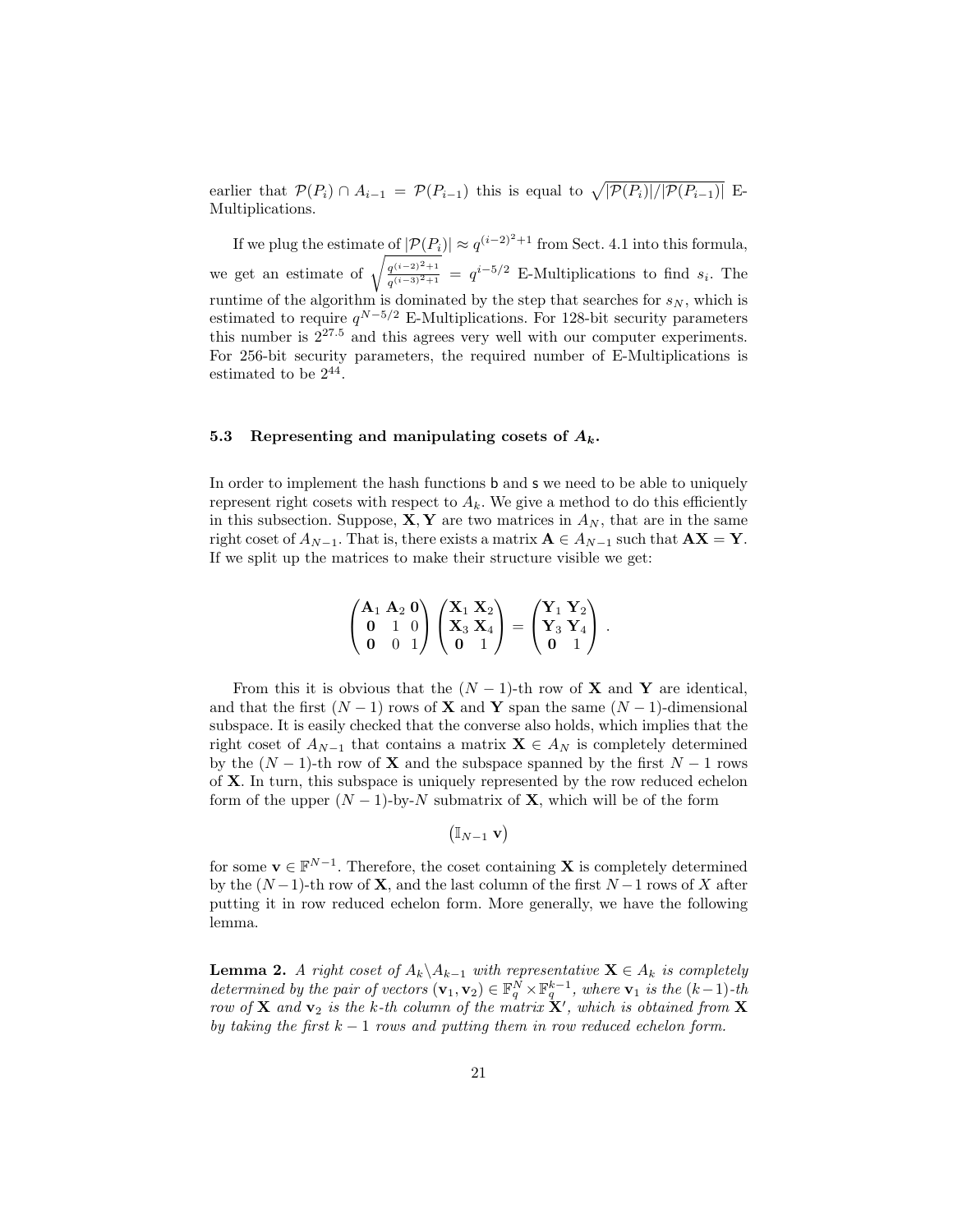This lemma gives a method for deciding whether two matrices  $X$  and  $Y$  are in the same coset. One simply computes the pair of vectors for both matrices  $\bf{X}$ and  $\mathbf Y$  and checks whether they are equal. To run the algorithm we also need a way to act on cosets by multiplying on the right by matrices. One way to do this is to work with a representative from the coset and carry out a matrix multiplication to get a representative from the next coset. It is more efficient to compute directly with the two-vector representation of the coset. The following lemma gives a way to do this.

**Lemma 3.** Suppose **M** is a matrix in  $A_k$  for some k with  $1 < k \leq N$ . Let  $\mathbf{A} \in GL_{k-1}(\mathbb{F}_q)$  and  $\mathbf{b} \in \mathbb{F}_q^{k-1}$  be submatrices of  $\mathbf{M}$  such that

$$
\mathbf{M} = \begin{pmatrix} \mathbf{A} & \mathbf{b} & \mathbf{0} \\ \mathbf{0} & 1 & \mathbf{0} \\ \mathbf{0} & \mathbf{0} & \mathbb{1}_{N-k} \end{pmatrix}.
$$

If  $(v_1, v_2)$  is the representation of a coset S as in Lemma 2, then the representation of the coset SM is given by  $(\mathbf{v}_1 \mathbf{M}, \mathbf{A}^{-1}(\mathbf{b} + \mathbf{v}_2)).$ 

*Proof.* It is clear that if  $v_1$  is the  $(k-1)$ -th row of a representative of S, then  $v_1M$  is the  $(k-1)$ -th row of a representative SM. For the second vector, suppose that the subspace spanned by the first  $k-1$  rows of a representative of S is the row subspace of

$$
(\mathbb{1} \mathbf{v}_2 \mathbf{0}) \ .
$$

Then there is a representative of  $S\mathbf{M}$  whose first  $k-1$  rows span the rowspace of

$$
(\mathbb{1} \mathbf{v}_2 \mathbf{0}) \mathbf{M} = (\mathbf{A} \mathbf{b} + \mathbf{v}_2 \mathbf{0}) \ .
$$

Putting this in row reduced echelon form we get

$$
\left( \mathbb{1} \; {\bf A}^{-1}({\bf b}+{\bf v}_2) \; {\bf 0} \right) \, ,
$$

which shows that the second vector in the representation of  $S\mathbf{M}$  is equal to  ${\bf A}^{-1}({\bf b}+{\bf v}_2).$ 

#### 5.4 Permuting T-values to improve the attack

From Sect. 4.1 we know that the size of  $\mathcal{P}(P_N)$  is influenced by the fact that the first two T-values are chosen to be equal to 1. This also impacts the performance of the subgroup chain attack, since at each step we carry out a search in the space of cosets  $\mathcal{P}(P_k)\backslash \mathcal{P}(P_k+1)$ . In the first column of Tab. 2 we see that if the T-Values would have been chosen randomly, the most expensive step would have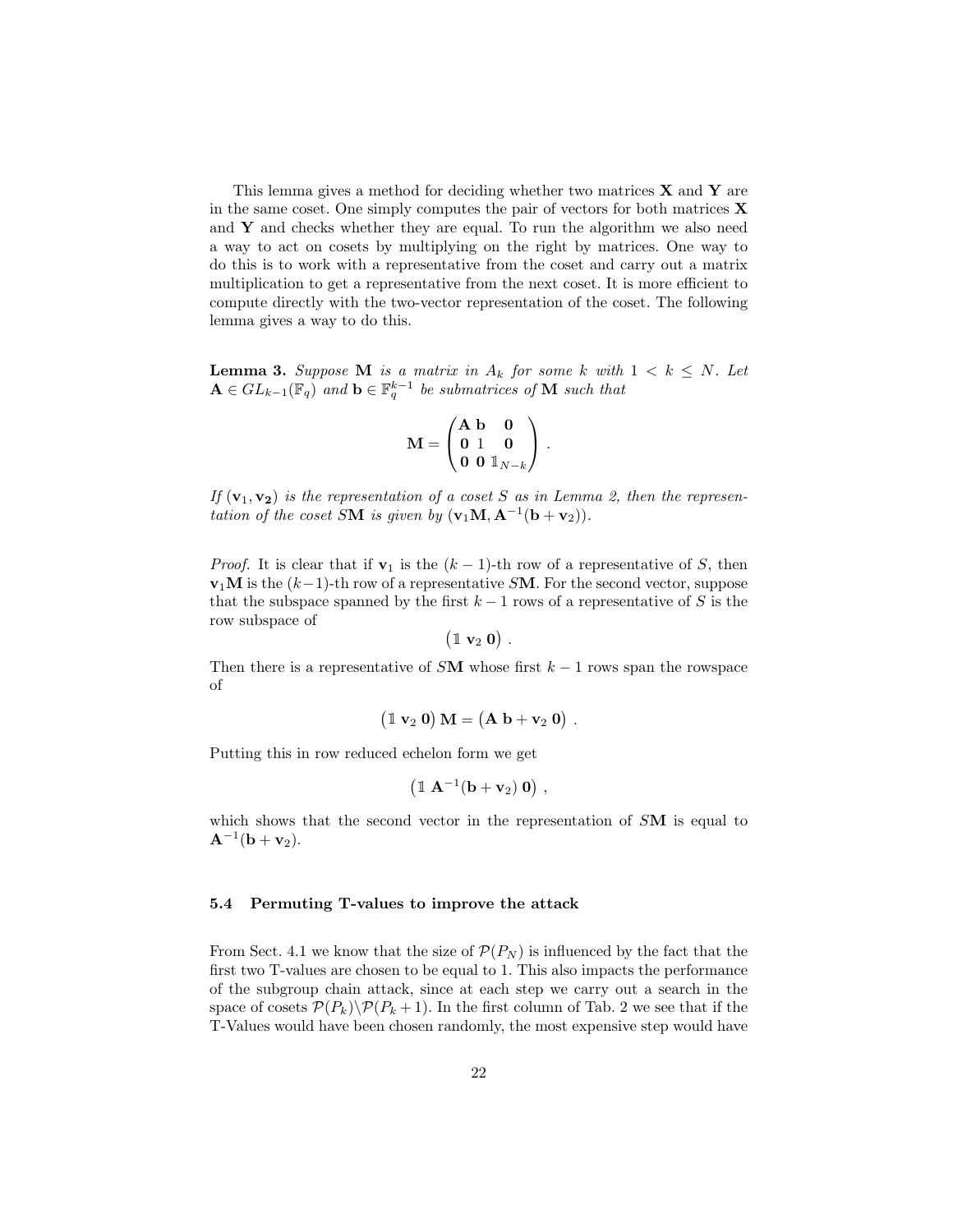been the first step, where we would have to perform a collision search in a set of at most  $q^{13}$  elements. However, Walnut fixes the two first T-values to be 1, so the most expensive step consists of a collision search in a space of at most  $q^{11}$ elements. In the last column of Tab. 2 we see that if the designers had chosen to fix the last two T-values to one instead, the complexity of the subgroup chain attack would be reduced: the most expensive step would have been a collision search in a space with only at most  $q^9$  elements. It turns out that we can first apply a transformation to the REM instance to reduce it to an instance of the REM problem where the final two T-values are set to one. Solving this REM instance then only takes  $\sqrt{q^9}$  E-Multiplications, so this approach reduces the amount of work by a factor of  $q$ . For general values of  $N$ , the new method requires approximately  $q^{N-7/2}$  E-Multiplications. The reduction relies on the following lemma.

**Lemma 4.** Let  $s_1, s_2$  be braids, let  $(M, \pi)$  be a matrix-permutation pair and let T be a set of T-values. Then  $s_1s_2$  is a solution for the REM problem for the pair  $(M, \pi)$  with respect to the list of T-values T if and only if  $s_2$  is a solution for the REM problem for the pair  $((CBM(s_1) \downarrow_T)^{-1}M, \sigma(s_1)^{-1}\pi)$  with respect to the permuted list of T-values  $\sigma(s_1)(T)$ .

Proof. By applying the definition of E-Multiplication we find that

$$
(\mathbb{1}_N, e) \star_T s_1 s_2 = (CBM(s_1) \downarrow_T \cdot \sigma(s_1)(CBM(s_2) \downarrow_T), \sigma(s_1 s_2)).
$$

By multiplying from the left by  $CBM(s_1) \downarrow_T^{-1}$  and  $\sigma(s_1)^{-1}$  we see that the value above is equal to  $(M, \pi)$  if and only if

$$
(\sigma(s_1)(CBM(s_2)\downarrow_T), \sigma(b_2)) = ((CBM(s_1)\downarrow_T)^{-1}M, \sigma(s_1)^{-1}\pi).
$$

The main insight is that permuting the variables  $t_i \mapsto t_{\sigma(b_1)(i)}$  and then evaluating at the values of  $T$  leads to the same result as evaluating at the set of permuted values  $\sigma(s_1)(T)$ . Therefore the left hand side is equal to

$$
(CBM(s2) \downarrow_{\sigma(b_1)(T)}, \sigma(s_2)) = (\mathbb{1}_N, e) \star_{\sigma(s_1)(T)} s_2.
$$

Given this lemma, the reduction is straightforward. In order to solve the REM problem for  $(M, \pi)$  we fix a "transport braid"  $s_1 = b_2b_3 \cdots b_{N-1}b_1b_2 \cdots b_{N-2}$ whose underlying permutation transports the first two entries to the back of the list. Then we calculate the pair  $((CBM(s_1) \downarrow_T)^{-1}M, \sigma(s_1)^{-1}\pi)$  and use our REM solving algorithm with respect to the permuted T-values  $\sigma(s_1)(T)$  on this pair to find  $s_2$ . This is now faster by a factor q because the last two T-values are equal to one. Then  $s_1s_2$  is a solution to the original REM problem.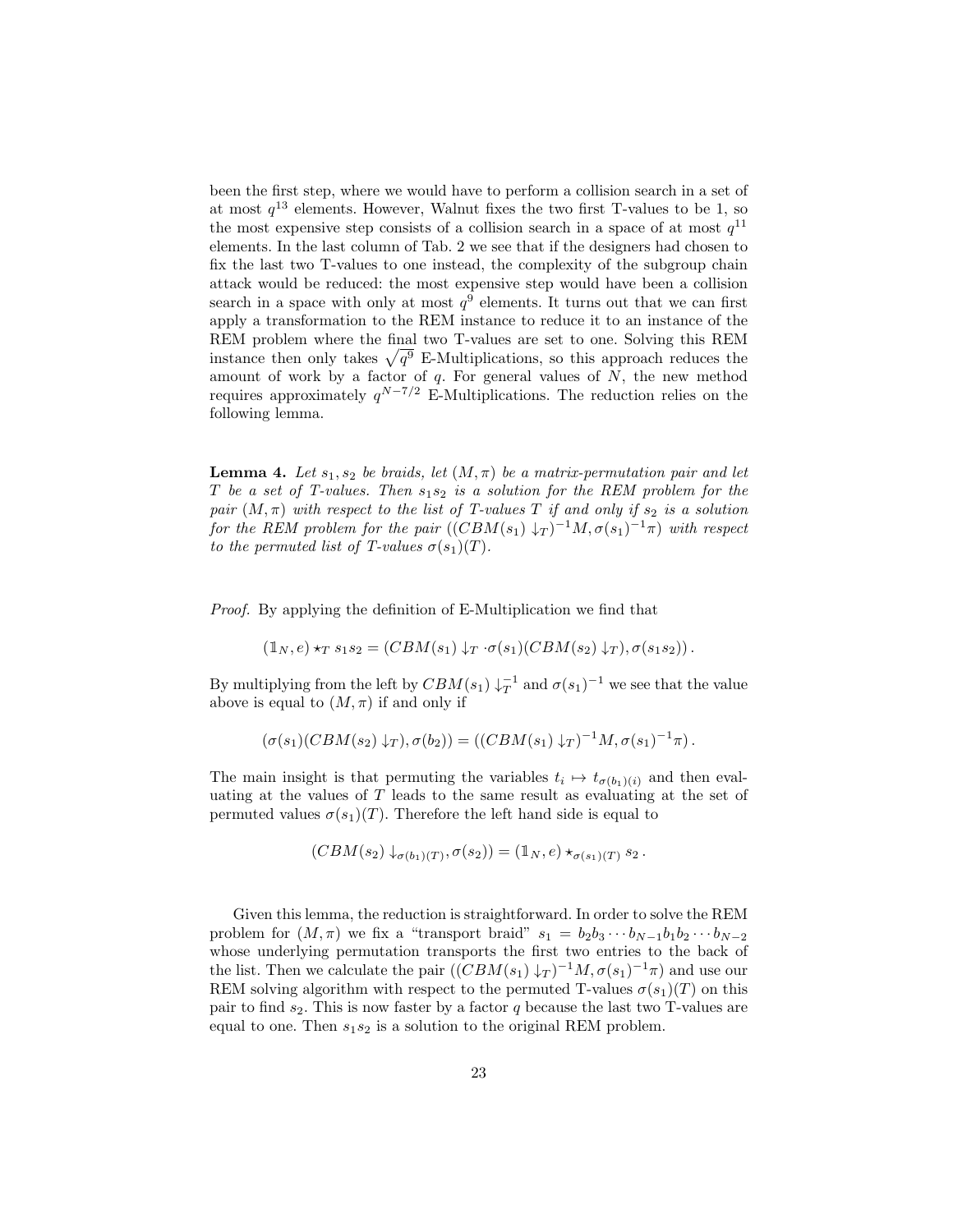|                    | generic  |            | First two T-values |   | Last two T-values |          |
|--------------------|----------|------------|--------------------|---|-------------------|----------|
|                    | T-values |            | are equal to 1     |   | are equal to 1    |          |
|                    | dim      |            | dim                |   | dim               |          |
| $\mathcal{P}(P_2)$ |          |            |                    |   |                   |          |
| $\mathcal{P}(P_3)$ |          | 3          |                    | 2 |                   |          |
| $\mathcal{P}(P_4)$ |          | 5          | 5                  | 3 |                   | 5        |
| $\mathcal{P}(P_5)$ | 16       |            | 10                 | 5 | 16                |          |
| $\mathcal{P}(P_6)$ | 25       | 9          | 17                 |   | 25                | <u>9</u> |
| $\mathcal{P}(P_7)$ | 36       | 11         | 26                 | 9 | 31                | 6        |
| $P(P_8)$           | 49       | <u> 13</u> | 37                 |   |                   |          |

Table 2. The dimension of the subspaces containing various subgroups, depending on the T-Values

#### 5.5 Using a finer chain of subgroups

With a complexity of  $O(q^{N/2})$ , the factorization algorithm of Hart et al. is more efficient (asymptotically) than the REM solving algorithm that we have described so far. This is due to the fact that Hart et al. use a finer chain of subgroups, which leads to smaller spaces of cosets to search in. In the next paragraph we describe a faster variant of our REM solving algorithm that uses a finer chain of subgroups, similar to the chain used by Hart et al. This variant is much faster than the previous REM solver, but yields solution braids that are longer.

In each step of our REM solving algorithm we have a matrix  $M \in A_i$  and we are looking for a braid  $s_i \in P_i$  such that  $\text{mat}((M, e) \star s_i)$  lies in  $A_{i-1}$ . To speed this process up, we can split each step in two substeps. Let  $C_{i-1}$  be the subgroup of invertible  $N$ -by- $N$  matrices that only differ from the identity matrix in the upper left  $(i - 1)$ -by- $(i - 1)$  submatrix. This is a proper subgroup of  $A_i$ , which itself contains  $A_{i-1}$  as a proper subgroup. To solve the step of the REM solving algorithm we can first search for an  $s_i' \in P_i$  such that  $\text{mat}((M, e) \star s_i')$ lies in the intermediate group  $C_{i-1}$ , then we search for a braid  $s''_i$  such that  $\textsf{mat}((M, e) \star s_i's_i'')$  lies in  $A_{i-1}$ . The first substep of finding  $s_i'$  can be carried out with a meet in the middle search. In order to be able to complete the second substep we start by searching for a list of braids  $c_1, c_2, \dots, c_k$  such that  $\mathsf{mat}(\mathcal{P}(c_i)) \in C_1$ . Then, to solve the second substep, we search for a braid  $s''_i$ in the subgroup generated by the braids  $c_i$  such that  $\text{mat}((M, e) \star s_i's_i'')$  lies in  $A_{i-1}$ .

#### 5.6 Implications and countermeasures

With this method we split each step into two much easier substeps, which greatly improves the efficiency of the algorithm. The downside is that the solutions to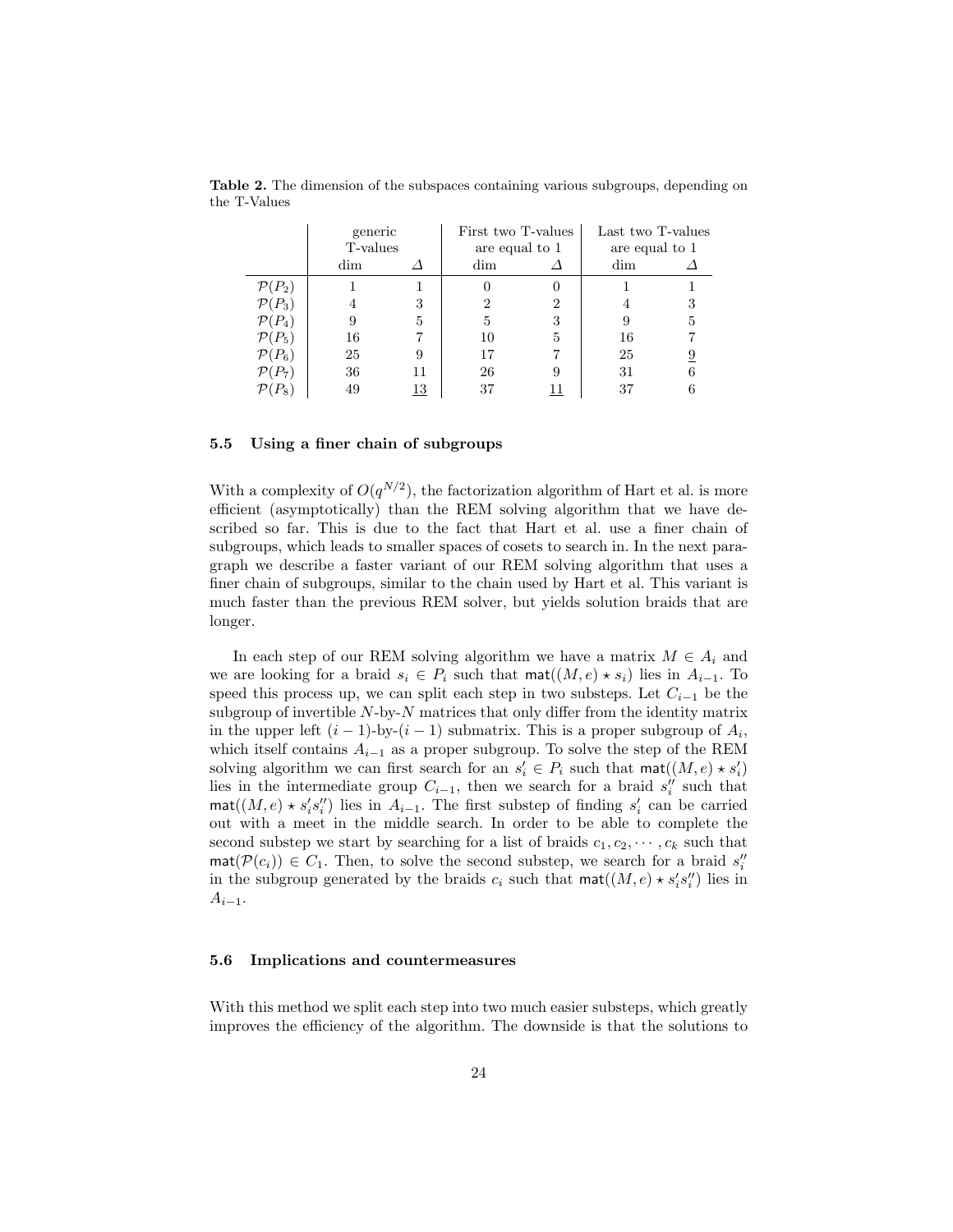the REM problem that are produced are longer than those produced by the original algorithm. This is because the solution now contains braids  $s_i''$  which are themselves a concatenation of several slightly longer braids  $c_i$ . To avoid inflating the size of the output signature needlessly, it is best to only use this technique for solving the most expensive steps. For 128-bit security parameters the signatures output are longer than legitimately produced signatures, but still small enough to be accepted by the NIST implementation. For 256-bit security parameters, the forged signatures are smaller than some legitimately produced signatures, depending on which variant of the signing algorithm is used. Hence, we cannot defend Walnut against this attack by imposing an upper limit on the length of the signatures. Note that it is trivial to convert a short signature into a longer signature, so imposing a lower bound does not help either.

With this method the most expensive step of the algorithm requires only  $q^{N/2-1}$  E-Multiplications. The attack is very efficient in practice. We can produce a forgery for 128-bit security parameters in less than one second. Even for 256 bit security parameters we can forge signatures for any document in less than a minute.

There does not seem to be a better way to block the attack other than just increasing the parameters to ensure that  $q^{N/2-1}$  is higher than the desired security level. One way to do this is to take  $N = 10, q = 2^{32}$  to achieve 128 bits of security, and  $N = 10, q = 2^{64}$  for 256 bits of security. For 128-bit security parameters, this leads to a public key of 762 Bytes ( $a \times 9$  increase), signatures of about one kB (an increase of roughly 50%) and an expected slowdown of the signing and verification algorithms by a factor 2 and a factor 30 respectively.

## 6 Conclusion

In this paper we presented three different practical methods to break the Walnut digital signature scheme (See Table 3). All three attacks are made possible because of the rich algebraic structure of the E-Multiplication map, which is central to the Walnut scheme (and other protocols developped by SecureRF). The first method exploits a signature malleability property of Walnut, and expands on the work of [14] which attacks an earlier version of the Walnut scheme. The second attack is purely generic. It is much more efficient that expected because E-Multiplication maps a certain subgroup of  $P<sub>N</sub>$  into a subspace of very low dimension. The last attack exploits the fact that E-Multiplication, when restricted to pure braids, is a homomorphism of groups and that this homomorphism maps the chain of subgroups  $P_2 \subset P_3 \subset \cdots \subset P_N$  to a nice chain of subgroups of  $GL_N(\mathbf{F}_q)$ . Some poor design choices such as adopting an encoding mechanism that produces matrices in a low dimensional subspace and a failed attempt to block the attack of Hart et al. [14] seem to be symptomatic of a lack of understanding of the algebraic structure of E-Multiplication. It is the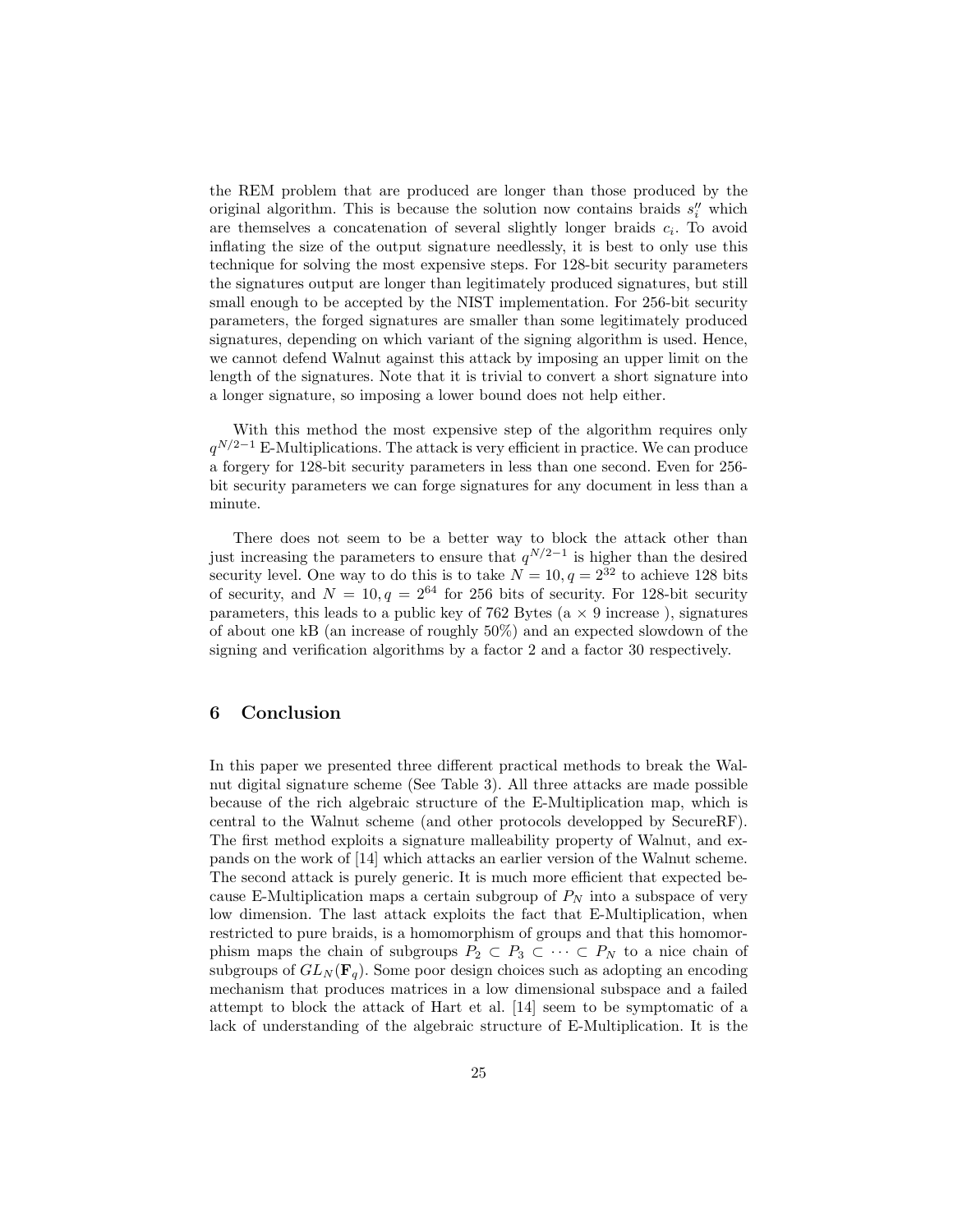opinion of the authors that E-Multiplication can not be credibly used as a basis for cryptography until this structure and its implications for cryptography are better understood.

|                       | Complexity    | 128 bits of security |                    | 256 bits of security |                   |
|-----------------------|---------------|----------------------|--------------------|----------------------|-------------------|
|                       | (in number of |                      | Length of          |                      | Length of         |
|                       | E-Mults or    | Time                 | signature          | Time                 | signature         |
|                       | Mat mults)    |                      | (Artin generators) |                      | Artin generators) |
| Legitimate signing:   |               |                      |                    |                      |                   |
| BKL                   |               | $< 1$ sec            | $\pm 1480$         | $< 1$ sec            | $\pm 2661$        |
| Stoch. $w/o$ Dehornoy |               | $< 1$ sec            | $\pm 2788$         | $< 1$ sec            | $\pm 5260$        |
| Attacks:              |               |                      |                    |                      |                   |
| factorization         | $q^{(N-1)/2}$ | $5 \text{ min}$      | $> 2^{32}$         |                      |                   |
| collision $4$         | $q^{13/2}$    | $68 \text{ min}$     | $\pm 1480$         |                      |                   |
| subgroup chain        | $a^{N-7/2}$   | 4 sec                | 899                | 58 hours             | 1374              |
| fine subgroup chain   | $a^{N/2-1}$   | $< 1$ sec            | 4534               | $39 \text{ sec}$     | 4525              |

Table 3. An overview of the attacks introduced in this paper, compared with the legitimate signing algorithms.

The security of the parameter sets submitted to the NIST PQC project is completely broken by the attacks. We show that it is possible to forge signatures or compute equivalent secret keys in under a second for 128-bit security parameters. Even for 256-bit security parameters this takes less than a minute. Updating the parameters to resist the best known attack (see Sect. 5) would significantly increase the public key and signature sizes. This would make the scheme more difficult to implement on the low-resource processors that SecureRF is targeting and destroy the size advantages of Walnut over other post-quantum signature schemes such as lattice-based, hash-based and multivariate signature schemes. We note also that these latter schemes have been subject to much more scrutiny, which improves our confidence in their security.

Acknowledgements This work was supported in part by the Research Council KU Leuven: C16/15/058. In addition, this work was supported by the European Commission through the Horizon 2020 research and innovation programme under grant agreement No.H2020-ICT-2014-645622 PQCRYPTO. This project was partially supported by the FWO through the WOG Coding Theory and Cryptography. Ward Beullens is funded by an FWO fellowship.

# References

1. About SecureRF. https://www.securerf.com/about-us/, accessed: 2018-03-08

<sup>&</sup>lt;sup>4</sup> Has exactly the same length distribution as legitimately produced signatures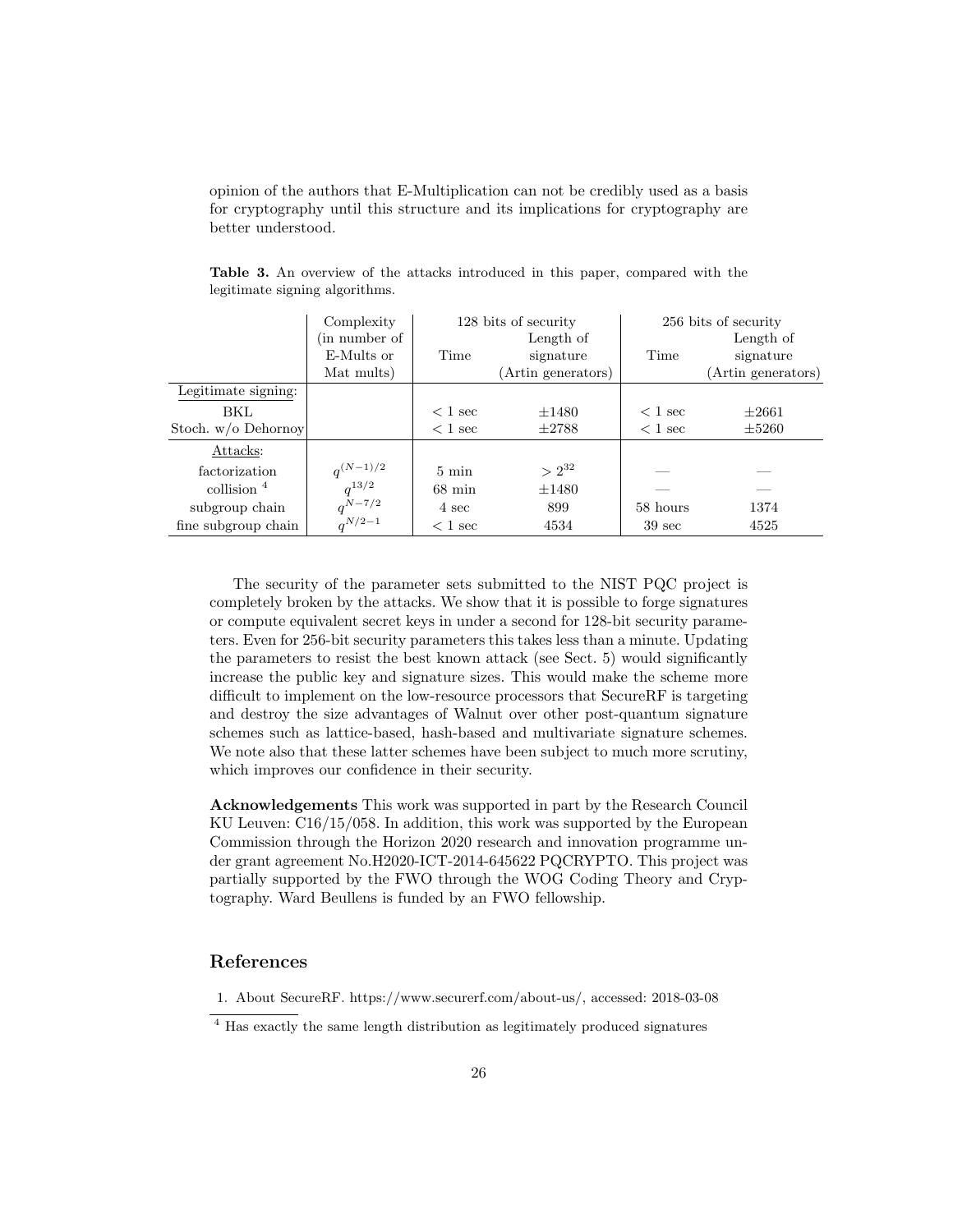- 2. Anshel, I., Anshel, M., Fisher, B., Goldfeld, D.: New key agreement protocols in braid group cryptography. In: Cryptographers' Track at the RSA Conference. pp. 13–27. Springer (2001)
- 3. Anshel, I., Anshel, M., Goldfeld, D.: An algebraic method for public-key cryptography. Mathematical Research Letters 6, 287–292 (1999)
- 4. Anshel, I., Anshel, M., Goldfeld, D., Lemieux, S.: Key agreement, the algebraic eraser<sup>TM</sup>, and lightweight cryptography. Contemporary Mathematics 418, 1–34 (2007)
- 5. Anshel, I., Atkins, D., Goldfeld, D., Gunnells, P.E.: WalnutDSA<sup>TM</sup>: A quantumresistant digital signature algorithm. IACR eprint 2017/058 (version: 30-Nov-2017)
- 6. Anshel, I., Atkins, D., Goldfeld, D., Gunnells, P.E.: WalnutDSA<sup>TM</sup>: A quantumresistant digital signature algorithm. IACR eprint 2017/058 (version: 18-Sept-2017)
- 7. Anshel, I., Atkins, D., Goldfeld, D., Gunnells, P.E.: A class of hash functions based on the algebraic eraser<sup>TM</sup>. Groups Complexity Cryptology 8(1), 1–7 (2016)
- 8. Anshel, I., Atkins, D., Goldfeld, D., Gunnells, P.E.: The Walnut digital signature algorithm<sup>TM</sup> specifcation. Submitted to NIST PQC project (2017)
- 9. Artin, E.: Theory of braids. Annals of Mathematics pp. 101–126 (1947)
- 10. Ben-Zvi, A., Blackburn, S.R., Tsaban, B.: A practical cryptanalysis of the algebraic eraser. In: Annual Cryptology Conference. pp. 179–189. Springer (2016)
- 11. Ben-Zvi, A., Kalka, A., Tsaban, B.: Cryptanalysis via algebraic spans. IACR eprint 41 (2014)
- 12. Cheon, J.H., Jun, B.: A polynomial time algorithm for the braid diffie-hellman conjugacy problem. In: Annual International Cryptology Conference. pp. 212–225. Springer (2003)
- 13. Garside, F.A.: The braid group and other groups. The Quarterly Journal of Mathematics 20(1), 235–254 (1969)
- 14. Hart, D., Kim, D., Micheli, G., Perez, G.P., Petit, C., Quek, Y.: A practical cryptanalysis of WalnutDSA<sup>TM</sup> (2018)
- 15. Hughes, J.: A linear algebraic attack on the aafg1 braid group cryptosystem. In: Australasian Conference on Information Security and Privacy. pp. 176–189. Springer (2002)
- 16. Hughes, J., Tannenbaum, A.: Length-based attacks for certain group based encryption rewriting systems. arXiv preprint cs/0306032 (2003)
- 17. Kalka, A., Teicher, M., Tsaban, B.: Cryptanalysis of the algebraic eraser and short expressions of permutations as products. Arxiv preprint (2008)
- 18. Ko, K.H., Lee, S.J., Cheon, J.H., Han, J.W., Kang, J.s., Park, C.: New public-key cryptosystem using braid groups. In: Annual International Cryptology Conference. pp. 166–183. Springer (2000)
- 19. Myasnikov, A.D., Ushakov, A.: Length based attack and braid groups: cryptanalysis of anshel-anshel-goldfeld key exchange protocol. In: International Workshop on Public Key Cryptography. pp. 76–88. Springer (2007)
- 20. National Institute for Standards and Technology (NIST): Post-quantum crypto standardization (2016), http://csrc.nist.gov/groups/ST/post-quantum-crypto/
- 21. Pollard, J.M.: A monte carlo method for factorization. BIT Numerical Mathematics 15(3), 331–334 (1975)
- 22. Sedgewick, R., Szymanski, T.G., Yao, A.C.: The complexity of finding cycles in periodic functions. SIAM Journal on Computing 11(2), 376–390 (1982)
- 23. Tsaban, B.: Polynomial-time solutions of computational problems in noncommutative-algebraic cryptography. Journal of Cryptology 28(3), 601– 622 (2015)